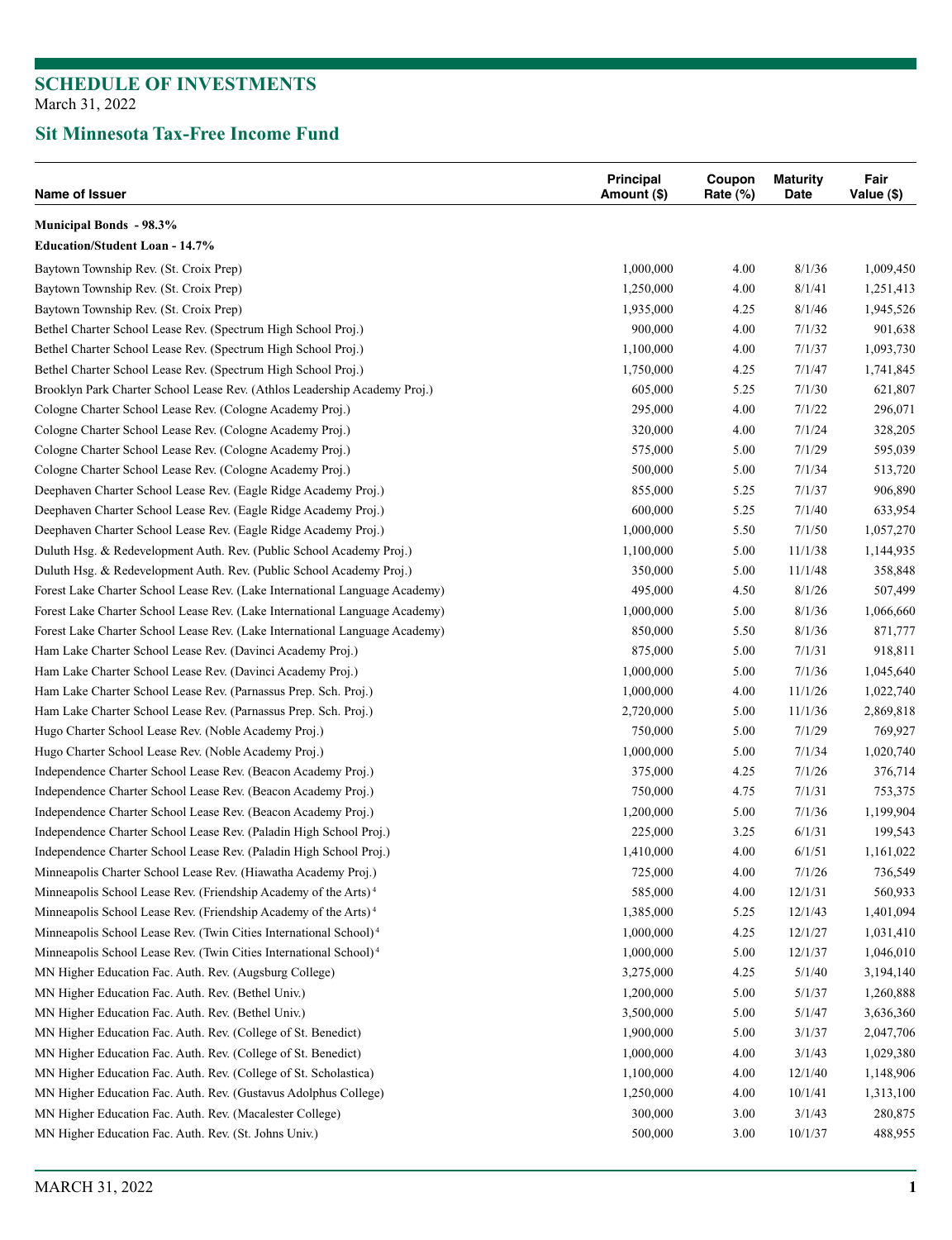| Name of Issuer                                                              | Principal<br>Amount (\$) | Coupon<br>Rate $(\%)$ | <b>Maturity</b><br>Date | Fair<br>Value (\$) |
|-----------------------------------------------------------------------------|--------------------------|-----------------------|-------------------------|--------------------|
| MN Higher Education Fac. Auth. Rev. (St. Olaf College)                      | 500,000                  | 4.00                  | 10/1/32                 | 529,765            |
| MN Higher Education Fac. Auth. Rev. (St. Olaf College)                      | 500,000                  | 4.00                  | 10/1/34                 | 528,890            |
| MN Higher Education Fac. Auth. Rev. (St. Olaf College)                      | 500,000                  | 4.00                  | 10/1/35                 | 528,675            |
| MN Higher Education Fac. Auth. Rev. (Univ. of St. Thomas)                   | 750,000                  | 5.00                  | 4/1/35                  | 817,132            |
| MN Higher Education Fac. Auth. Rev. (Univ. of St. Thomas)                   | 3,150,000                | 4.00                  | 4/1/39                  | 3,297,199          |
| MN Higher Education Fac. Auth. Rev. (Univ. of St. Thomas)                   | 850,000                  | 5.00                  | 10/1/40                 | 970,844            |
| MN Higher Education Fac. Auth. Rev. (Univ. of St. Thomas)                   | 750,000                  | 4.00                  | 10/1/41                 | 789,885            |
| MN Higher Education Fac. Auth. Rev. (Univ. of St. Thomas)                   | 4,000,000                | 4.00                  | 10/1/44                 | 4,176,720          |
| MN Office of Higher Education Rev. <sup>8</sup>                             | 3,095,000                | 2.65                  | 11/1/38                 | 2,845,822          |
| MN Office of Higher Education Rev. <sup>8</sup>                             | 2,855,000                | 4.00                  | 11/1/37                 | 2,917,268          |
| Moorhead Educational Fac. Rev. (Concordia College Corp. Proj.)              | 1,250,000                | 5.00                  | 12/1/40                 | 1,317,450          |
| Ramsey Lease Rev. (Pact Charter School Proj.)                               | 385,000                  | 5.00                  | 12/1/26                 | 385,662            |
| Ramsey Lease Rev. (Pact Charter School Proj.)                               | 1,850,000                | 5.50                  | 12/1/33                 | 1,853,348          |
| Savage Charter School Lease Rev. (Aspen Academy)                            | 500,000                  | 4.00                  | 10/1/26                 | 505,350            |
| Savage Charter School Lease Rev. (Aspen Academy)                            | 1,000,000                | 4.75                  | 10/1/31                 | 1,023,530          |
| St. Cloud Charter School Lease Rev. (Stride Academy Proj.)                  | 1,850,000                | 5.00                  | 4/1/36                  | 1,606,725          |
| St. Paul Hsg. & Redev. Auth.                                                | 700,000                  | 5.00                  | 12/1/30                 | 739,263            |
| St. Paul Hsg. & Redev. Auth.                                                | 1,150,000                | 5.00                  | 12/1/37                 | 1,210,352          |
| St. Paul Hsg. & Redev. Auth.                                                | 705,000                  | 5.00                  | 12/1/46                 | 737,381            |
| St. Paul Hsg. & Redev. Auth. (German Immersion School)                      | 205,000                  | 4.00                  | 7/1/23                  | 206,421            |
| St. Paul Hsg. & Redev. Auth. (German Immersion School)                      | 855,000                  | 5.00                  | 7/1/33                  | 868,005            |
| St. Paul Hsg. & Redev. Auth. (German Immersion School)                      | 500,000                  | 5.00                  | 7/1/44                  | 506,270            |
| St. Paul Hsg. & Redev. Auth. (Higher Ground Academy Proj.)                  | 555,000                  | 4.25                  | 12/1/23                 | 561,022            |
| St. Paul Hsg. & Redev. Auth. (Higher Ground Academy Proj.)                  | 1,500,000                | 5.00                  | 12/1/33                 | 1,515,750          |
| St. Paul Hsg. & Redev. Auth. (Higher Ground Academy Proj.)                  | 390,000                  | 5.13                  | 12/1/38                 | 394,021            |
| St. Paul Hsg. & Redev. Auth. (Hope Community Academy Proj.)                 | 720,000                  | 4.50                  | 12/1/29                 | 696,838            |
| St. Paul Hsg. & Redev. Auth. (Hope Community Academy Proj.)                 | 500,000                  | 5.00                  | 12/1/45                 | 479,220            |
| St. Paul Hsg. & Redev. Auth. (Math & Science Academy) <sup>4</sup>          | 1,000,000                | 3.00                  | 6/1/31                  | 888,380            |
| St. Paul Hsg. & Redev. Auth. (Math & Science Academy) <sup>4</sup>          | 1,225,000                | 4.00                  | 6/1/51                  | 1,002,344          |
| St. Paul Hsg. & Redev. Auth. (Nova Classical Academy Proj.)                 | 350,000                  | 2.00                  | 9/1/26                  | 328,034            |
| St. Paul Hsg. & Redev. Auth. (Nova Classical Academy Proj.)                 | 350,000                  | 4.00                  | 9/1/31                  | 354,224            |
| St. Paul Hsg. & Redev. Auth. (St. Paul Conservatory for Performing Artists) | 1,135,000                | 4.63                  | 3/1/43                  | 1,136,805          |
| St. Paul Hsg. & Redev. Auth. (Twin Cities Academy Proj.)                    | 965,000                  | 4.00                  | 7/1/25                  | 984,155            |
| St. Paul Hsg. & Redev. Auth. (Twin Cities Academy Proj.)                    | 955,000                  | 5.00                  | 7/1/35                  | 983,707            |
| St. Paul Hsg. & Redev. Auth. (Twin Cities German Immersion School)          | 555,000                  | 5.00                  | 7/1/49                  | 580,674            |
| St. Paul Hsg. & Redev. Auth. Rev. (Community of Peace Academy Proj.)        | 600,000                  | 4.00                  | 12/1/39                 | 625,080            |
| St. Paul Hsg. & Redev. Auth. Rev. (Community of Peace Academy Proj.)        | 1,000,000                | 4.00                  | 12/1/49                 | 1,026,900          |
| St. Paul Hsg. & Redev. Auth. Rev. (Metro Deaf School Proj.) <sup>4</sup>    | 700,000                  | 5.00                  | 6/15/38                 | 722,470            |
| St. Paul Hsg. & Redev. Auth. Rev. (Nova Classical Academy Proj.)            | 600,000                  | 4.00                  | 9/1/36                  | 602,628            |
| St. Paul Hsg. & Redev. Auth. Rev. (Nova Classical Academy Proj.)            | 1,000,000                | 4.13                  | 9/1/47                  | 988,320            |
| Victoria Private School Fac. Rev. (Holy Family Catholic High)               | 1,090,000                | 4.00                  | 9/1/23                  | 1,070,097          |
| Woodbury Charter School Lease Rev.                                          | 500,000                  | 3.00                  | 12/1/30                 | 489,710            |
| Woodbury Charter School Lease Rev.                                          | 400,000                  | 4.00                  | 12/1/40                 | 415,212            |
| Woodbury Charter School Lease Rev.                                          | 555,000                  | 4.00                  | 12/1/50                 | 567,943            |
|                                                                             |                          |                       |                         | 92,136,308         |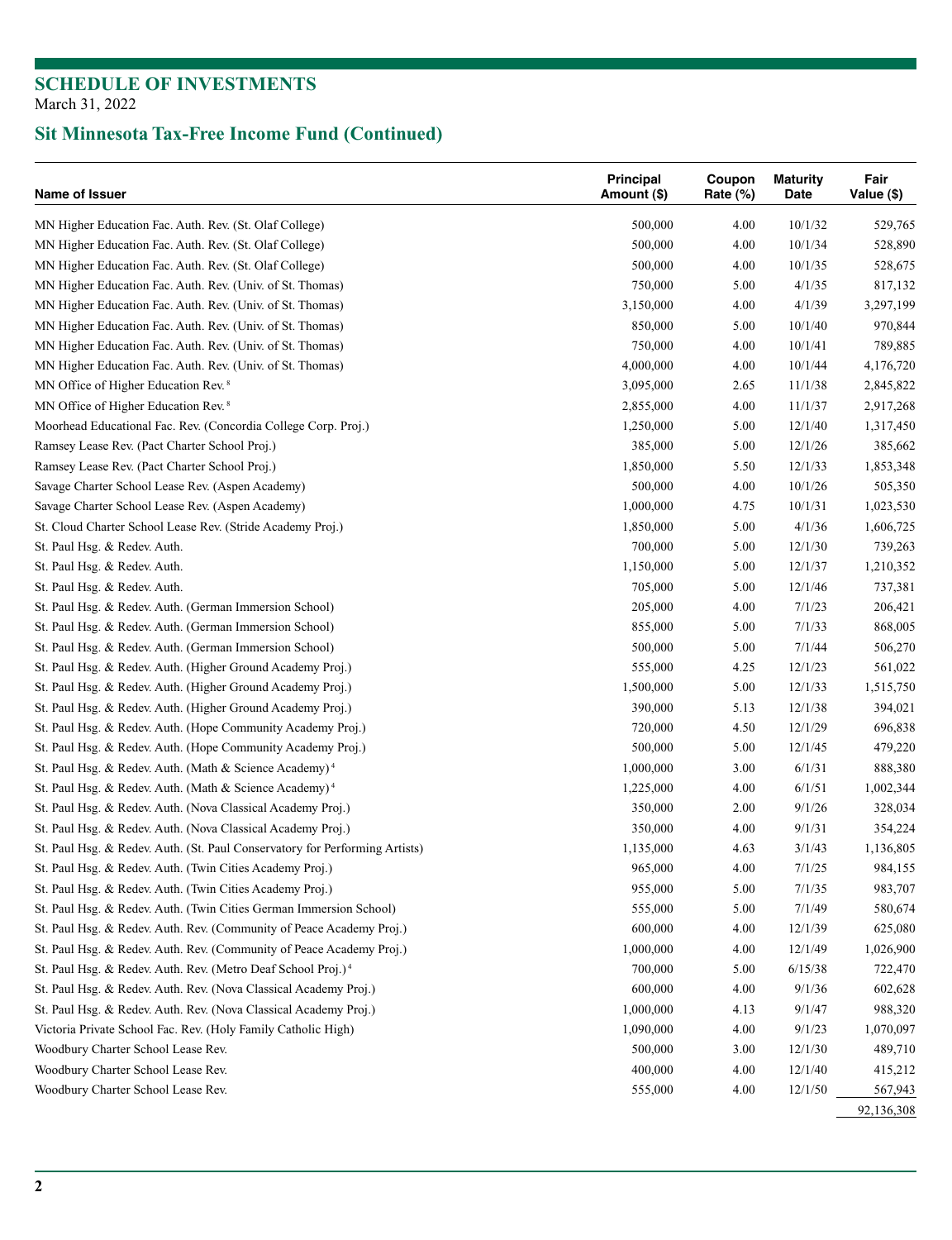| Principal<br>Name of Issuer<br>Amount (\$)                    |           | Coupon<br>Rate $(\%)$ | <b>Maturity</b><br>Date | Fair<br>Value (\$) |
|---------------------------------------------------------------|-----------|-----------------------|-------------------------|--------------------|
| <b>Escrowed To Maturity/Prerefunded - 1.4%</b>                |           |                       |                         |                    |
| Goodhue Co. Education District No. 6051 Lease Rev.            | 1,030,000 | 5.00                  | 2/1/34                  | 1,086,032          |
| Goodhue Co. Education District No. 6051 Lease Rev.            | 1,500,000 | 5.00                  | 2/1/39                  | 1,581,600          |
| Lakeville Hsg. & Redev. Auth. Parking Rev. (Ice Arena. Proj.) | 1,250,000 | 4.00                  | 2/1/32                  | 1,338,400          |
| Western MN Municipal Power Agy. Rev.                          | 4,725,000 | 5.00                  | 1/1/46                  | 4,983,174          |
|                                                               |           |                       |                         | 8,989,206          |
| General Obligation - 14.8%                                    |           |                       |                         |                    |
| Anoka-Hennepin Independent School District No. 11             | 3,850,000 | 3.00                  | 2/1/45                  | 3,721,988          |
| Apple Valley G.O.                                             | 365,000   | 2.00                  | 12/15/41                | 281,601            |
| Blooming Prairie Independent School District No. 756          | 1,300,000 | 2.25                  | 2/1/45                  | 1,007,617          |
| Brainerd Independent School District No. 181                  | 1,000,000 | 4.00                  | 2/1/42                  | 1,058,680          |
| Brainerd Independent School District No. 181                  | 4,000,000 | 4.00                  | 2/1/43                  | 4,229,120          |
| Brooklyn Center Independent School District No. 286           | 4,000,000 | 4.00                  | 2/1/40                  | 4,227,280          |
| Duluth Independent School District No. 709 <sup>6</sup>       | 1,325,000 | 1.90                  | 2/1/31                  | 984,714            |
| Duluth Independent School District No. 709 <sup>6</sup>       | 1,080,000 | 2.03                  | 2/1/32                  | 773,366            |
| Duluth Independent School District No. 709 <sup>6</sup>       | 1,075,000 | 2.15                  | 2/1/33                  | 738,676            |
| Elk River Independent School District No. 728                 | 5,000,000 | 3.00                  | 2/1/40                  | 4,860,300          |
| Fosston Independent School District No. 601                   | 1,000,000 | 4.00                  | 2/1/38                  | 1,050,750          |
| Itasca County Independent School District No. 318             | 4,050,000 | 2.00                  | 2/1/39                  | 3,220,236          |
| Itasca County Independent School District No. 318             | 4,250,000 | 2.00                  | 2/1/40                  | 3,341,265          |
| Itasca G.O.                                                   | 2,500,000 | 2.38                  | 2/1/45                  | 1,989,650          |
| Itasca G.O.                                                   | 4,000,000 | 2.50                  | 2/1/50                  | 3,134,400          |
| Lakeville Independent School District No. 194                 | 500,000   | 2.00                  | 2/1/37                  | 412,820            |
| Long Prairie G.O. <sup>8</sup>                                | 750,000   | 4.00                  | 2/1/37                  | 763,372            |
| Madison Lake G.O.                                             | 590,000   | 2.13                  | 2/1/42                  | 478,897            |
| Minneapolis Capital Improvement                               | 4,000,000 | 4.00                  | 12/1/43                 | 4,264,720          |
| Minneapolis Capital Improvement                               | 2,000,000 | 4.00                  | 12/1/46                 | 2,125,120          |
| Minneapolis G.O.                                              | 5,000,000 | 3.00                  | 12/1/42                 | 5,016,750          |
| Minneapolis Special School District No. 1                     | 1,000,000 | 4.00                  | 2/1/40                  | 1,086,560          |
| Minnetonka Independent School District No. 276                | 1,900,000 | 5.00                  | 2/1/41                  | 2,022,968          |
| Moorhead G.O.                                                 | 605,000   | 2.00                  | 2/1/38                  | 479,323            |
| Moorhead G.O.                                                 | 605,000   | 2.00                  | 2/1/39                  | 473,116            |
| Moorhead G.O.                                                 | 365,000   | 2.13                  | 2/1/40                  | 288,175            |
| Moorhead G.O.                                                 | 370,000   | 2.13                  | 2/1/41                  | 288,974            |
| Moorhead G.O.                                                 | 510,000   | 2.13                  | 2/1/42                  | 393,394            |
| Morrison Co. Education District No. 6979                      | 1,000,000 | 4.50                  | 2/1/34                  | 1,003,360          |
| North Mankato G.O.                                            | 1,000,000 | 2.00                  | 2/1/37                  | 822,510            |
| North Mankato G.O.                                            | 700,000   | 2.00                  | 2/1/38                  | 568,330            |
| Norwood Young America Independent School District No. 108     | 2,000,000 | 2.13                  | 2/1/41                  | 1,603,140          |
| Norwood Young America Independent School District No. 108     | 1,400,000 | 2.13                  | 2/1/42                  | 1,106,574          |
| Norwood Young America Independent School District No. 108     | 1,500,000 | 2.25                  | 2/1/45                  | 1,158,015          |
| Owatonna Independent School District No. 761                  | 750,000   | 2.13                  | 2/1/40                  | 608,010            |
| Richfield Independent School District No. 280                 | 6,000,000 | 4.00                  | 2/1/37                  | 6,327,000          |
| Robbinsdale Independent School District No. 281               | 1,000,000 | 2.25                  | 2/1/41                  | 822,430            |
| Roseau Independent School District No. 682                    | 750,000   | 2.25                  | 2/1/46                  | 572,123            |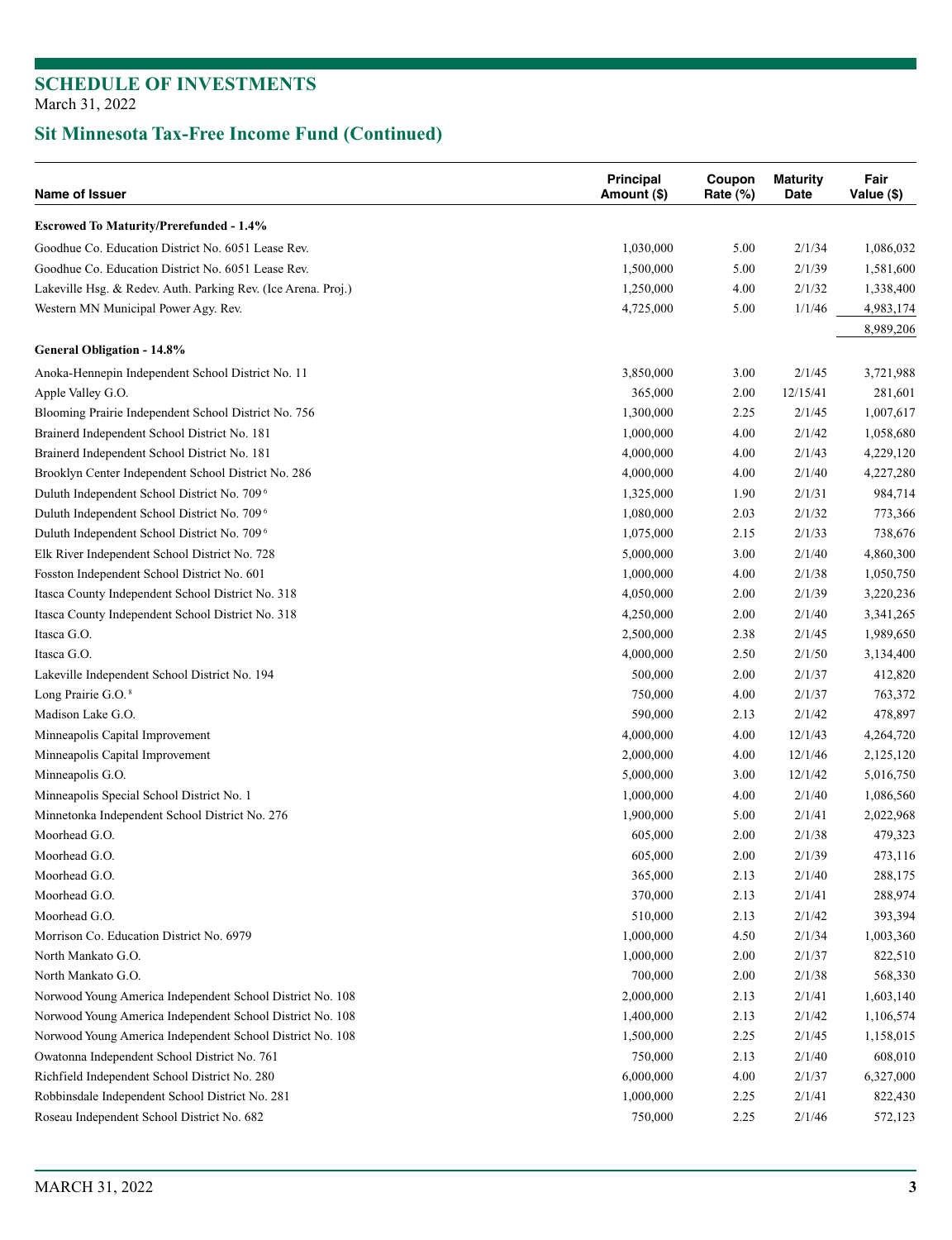| <b>Name of Issuer</b>                                                                                                              | Principal<br>Amount (\$) | Coupon<br>Rate $(\%)$ | <b>Maturity</b><br>Date | Fair<br>Value (\$) |
|------------------------------------------------------------------------------------------------------------------------------------|--------------------------|-----------------------|-------------------------|--------------------|
| Roseville Independent School District No. 623                                                                                      | 930,000                  | 4.00                  | 2/1/35                  | 988,469            |
| Roseville Independent School District No. 623                                                                                      | 4,895,000                | 4.00                  | 2/1/36                  | 5,189,043          |
| Sauk Centre Independent School District No. 743                                                                                    | 1,000,000                | 2.00                  | 2/1/39                  | 806,110            |
| Sauk Centre Independent School District No. 743                                                                                    | 1,000,000                | 2.00                  | 2/1/40                  | 797,850            |
| South Washington Co. Independent School District No. 833                                                                           | 5,000,000                | 4.00                  | 2/1/31                  | 5,317,550          |
| Springfield Independent School District No. 85                                                                                     | 750,000                  | 2.00                  | 2/1/39                  | 593,917            |
| Springfield Independent School District No. 85                                                                                     | 500,000                  | 2.00                  | 2/1/40                  | 392,855            |
| St. Cloud G.O.                                                                                                                     | 1,090,000                | 2.00                  | 2/1/41                  | 897,070            |
| St. Cloud G.O.                                                                                                                     | 560,000                  | 2.00                  | 2/1/42                  | 453,107            |
| St. Francis Independent School District No. 15                                                                                     | 750,000                  | 4.00                  | 2/1/36                  | 760,852            |
| St. Paul Independent School District No. 625                                                                                       | 2,475,000                | 2.00                  | 2/1/40                  | 1,948,097          |
| State of Minnesota G.O.                                                                                                            | 5,550,000                | 2.00                  | 9/1/41                  | 4,292,592          |
| United Hospital District Health Care Facs. G.O (Lake Wood Health System)                                                           | 1,005,000                | 5.00                  | 12/1/30                 | 1,113,128          |
| Worthington Independent School District No. 518                                                                                    | 500,000                  | 3.00                  | 2/1/40                  | 504,010            |
| Zumbrota-Mazeppa Independent School District No. 2805                                                                              | 1,500,000                | 2.50                  | 2/1/44                  | 1,276,680          |
|                                                                                                                                    |                          |                       |                         | 92,636,654         |
| Hospital/Health Care - 14.0%                                                                                                       |                          |                       |                         |                    |
| Anoka Health Care and Hsg. Facs. Rev.                                                                                              | 1,135,000                | 5.38                  | 11/1/34                 | 1,170,264          |
| Anoka Health Care and Hsg. Facs. Rev. (Walker Methodist Plaza)                                                                     | 1,500,000                | 5.25                  | 7/1/35                  | 1,443,090          |
| Center City Heath Care Facs. Rev. (Hazelden Betty Ford Foundation Proj.)                                                           | 250,000                  | 5.00                  | 11/1/29                 | 264,268            |
| Center City Heath Care Facs. Rev. (Hazelden Betty Ford Foundation Proj.)                                                           | 3,000,000                | 4.50                  | 11/1/34                 | 3,110,640          |
| Center City Heath Care Facs. Rev. (Hazelden Betty Ford Foundation Proj.)                                                           | 500,000                  | 5.00                  | 11/1/44                 | 520,175            |
| Chatfield Health Care and Hsg. Facs. Rev. (Chosen Valley Care Center)                                                              | 500,000                  | 5.00                  | 9/1/44                  | 487,475            |
| Chatfield Health Care and Hsg. Facs. Rev. (Chosen Valley Care Center)                                                              | 1,225,000                | 5.00                  | 9/1/52                  | 1,162,648          |
| Chippewa Co. Rev. (Monte Video Hospital Proj.)                                                                                     | 2,000,000                | 4.00                  | 3/1/32                  | 2,027,380          |
| Crookston Health Care Facs. Rev. (Riverview Health Care Proj.)                                                                     | 1,000,000                | 4.00                  | 5/1/32                  | 955,560            |
| Crookston Health Care Facs. Rev. (Riverview Health Care Proj.)                                                                     | 1,000,000                | 5.00                  | 5/1/34                  | 1,000,270          |
| Crookston Health Care Facs. Rev. (Riverview Health Care Proj.)                                                                     | 1,000,000                | 5.00                  | 5/1/38                  | 989,070            |
|                                                                                                                                    | 1,700,000                | 5.75                  | 8/1/30                  |                    |
| Dakota Co. Community Dev. Agy. (Sanctuary at W. St. Paul Proj.)<br>Dakota Co. Community Dev. Agy. (Sanctuary at W. St. Paul Proj.) |                          |                       |                         | 1,406,529          |
| Duluth Economic Dev. Auth. Rev. (Benedictine Health System)                                                                        | 1,050,000                | 6.00                  | 8/1/35                  | 854,196            |
|                                                                                                                                    | 1,625,000                | 4.00                  | 7/1/31                  | 1,637,123          |
| Duluth Economic Dev. Auth. Rev. (St. Luke Hospital of Duluth)                                                                      | 400,000                  | 4.00                  | 6/15/35                 | 423,140            |
| Duluth Economic Dev. Auth. Rev. (St. Luke Hospital of Duluth)                                                                      | 170,000                  | 4.00                  | 6/15/35                 | 179,563            |
| Duluth Economic Dev. Auth. Rev. (St. Luke Hospital of Duluth)                                                                      | 375,000                  | 4.00                  | 6/15/36                 | 396,251            |
| Duluth Economic Dev. Auth. Rev. (St. Luke Hospital of Duluth)                                                                      | 170,000                  | 4.00                  | 6/15/36                 | 179,379            |
| Duluth Economic Dev. Auth. Rev. (St. Luke Hospital of Duluth)                                                                      | 350,000                  | 4.00                  | 6/15/37                 | 369,449            |
| Duluth Economic Dev. Auth. Rev. (St. Luke Hospital of Duluth)                                                                      | 170,000                  | 4.00                  | 6/15/37                 | 179,205            |
| Duluth Economic Dev. Auth. Rev. (St. Luke Hospital of Duluth)                                                                      | 150,000                  | 4.00                  | 6/15/38                 | 157,855            |
| Duluth Economic Dev. Auth. Rev. (St. Luke Hospital of Duluth)                                                                      | 375,000                  | 4.00                  | 6/15/38                 | 395,107            |
| Duluth Economic Dev. Auth. Rev. (St. Luke Hospital of Duluth)                                                                      | 150,000                  | 4.00                  | 6/15/39                 | 157,590            |
| Duluth Economic Dev. Auth. Rev. (St. Luke Hospital of Duluth)                                                                      | 225,000                  | 4.00                  | 6/15/39                 | 236,632            |
| Duluth Economic Dev. Auth. Rev. (St. Luke Hospital of Duluth)                                                                      | 850,000                  | 3.00                  | 6/15/44                 | 734,859            |
| Duluth Economic Dev. Auth. Rev. (St. Luke Hospital of Duluth)                                                                      | 1,955,000                | 6.00                  | 6/15/39                 | 1,973,768          |
| Glencoe Health Care Fac. Rev. (Glencoe Regional Health Services Proj.)                                                             | 2,110,000                | 4.00                  | 4/1/31                  | 2,111,097          |
| Hayward Hsg. & Health Care Fac. Rev. (St. John Lutheran Home of Albert Lea Proj.)                                                  | 1,900,000                | 5.00                  | 10/1/34                 | 1,740,894          |
| Maple Grove Health Care System Rev. (Maple Grove Hospital Corp.)                                                                   | 825,000                  | 5.00                  | 5/1/32                  | 921,278            |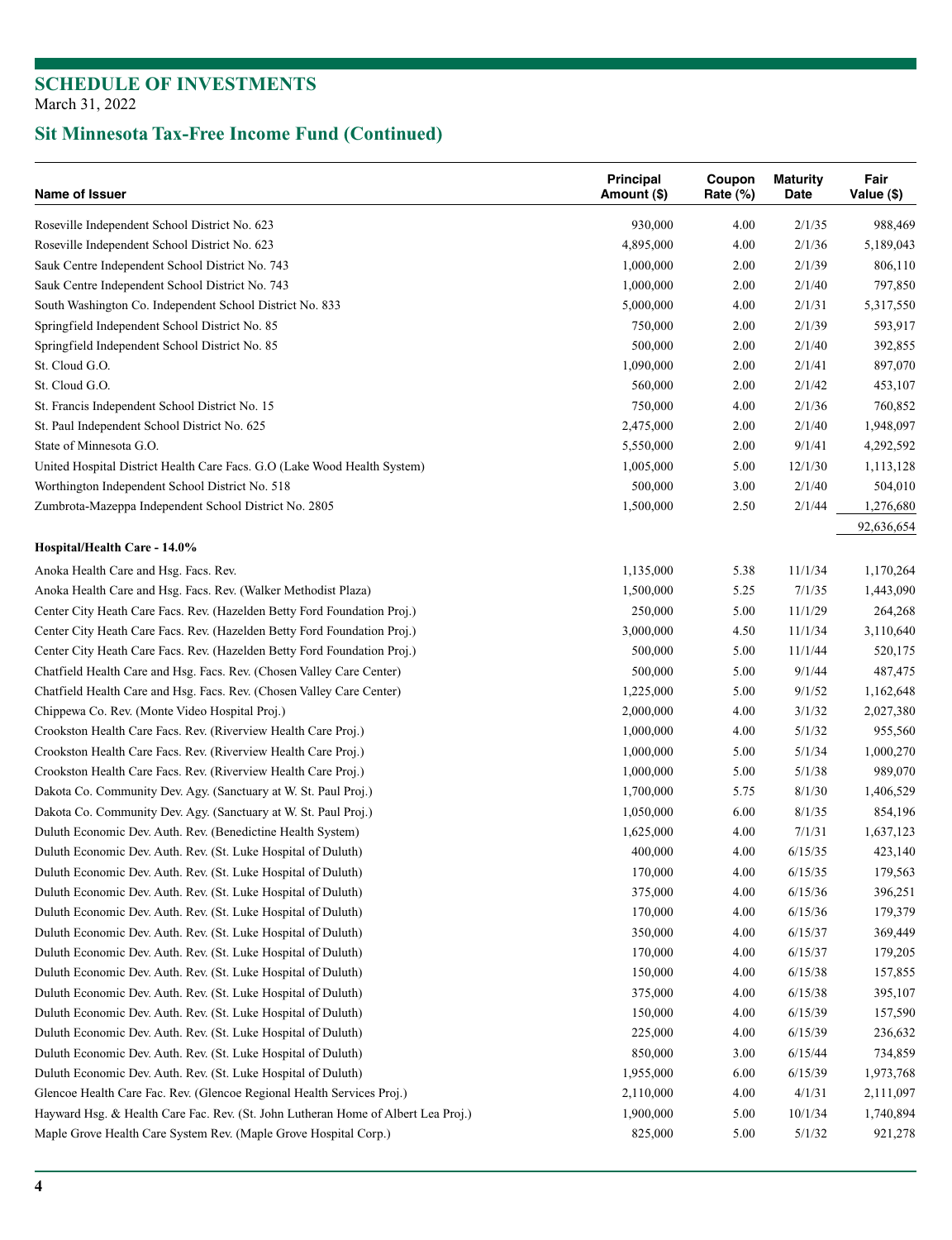| Name of Issuer                                                                                              | Principal<br>Amount (\$) | Coupon<br>Rate (%) | <b>Maturity</b><br>Date | Fair<br>Value (\$) |
|-------------------------------------------------------------------------------------------------------------|--------------------------|--------------------|-------------------------|--------------------|
| Maple Grove Health Care System Rev. (Maple Grove Hospital Corp.)                                            | 4,175,000                | 4.00               | 5/1/37                  | 4,416,148          |
| Maple Grove Health Care System Rev. (Memorial Health Care)                                                  | 1,375,000                | 4.00               | 9/1/35                  | 1,431,952          |
| Minneapolis Health Care System Rev. (Fairview Health Services)                                              | 2,590,000                | 5.00               | 11/15/34                | 2,812,377          |
| Minneapolis Health Care System Rev. (Fairview Health Services)                                              | 1,000,000                | 4.00               | 11/15/38                | 1,033,820          |
| Minneapolis Health Care System Rev. (Fairview Health Services)                                              | 2,500,000                | 5.00               | 11/15/49                | 2,816,325          |
| Moorhead Economic Dev. Auth. Rev.                                                                           | 550,000                  | 4.60               | 9/1/25                  | 543,158            |
| Oak Park Heights Nursing Home Rev. (Boutwells Landing Care Center)                                          | 1,500,000                | 5.50               | 8/1/28                  | 1,503,090          |
| Oak Park Heights Nursing Home Rev. (Boutwells Landing Care Center)                                          | 1,000,000                | 6.00               | 8/1/36                  | 1,005,700          |
| Puerto Rico Industrial Tourist Educational Medical & Environmental Ctl. Facs. Fin. Auth. Rev. <sup>11</sup> | 175,000                  | 4.00               | 7/1/37                  | 184,088            |
| Puerto Rico Industrial Tourist Educational Medical & Environmental Ctl. Facs. Fin. Auth. Rev. <sup>11</sup> | 200,000                  | 4.00               | 7/1/39                  | 209,676            |
| Puerto Rico Industrial Tourist Educational Medical & Environmental Ctl. Facs. Fin. Auth. Rev. <sup>11</sup> | 220,000                  | 4.00               | 7/1/41                  | 230,098            |
| Rochester Health Care Facs. Rev. (Mayo Clinic)                                                              | 5,000,000                | 5.00               | 11/15/33                | 6,247,400          |
| Rochester Health Care Facs. Rev. (Mayo Clinic)                                                              | 7,500,000                | 4.00               | 11/15/48                | 7,922,550          |
| Rochester Health Care Facs. Rev. (Mayo Clinic)                                                              | 1,300,000                | 4.00               | 11/15/39                | 1,414,049          |
| Shakopee Health Care Facs. Rev. (St. Francis Regional Medical Center Proj.)                                 | 745,000                  | 5.00               | 9/1/28                  | 791,205            |
| Shakopee Health Care Facs. Rev. (St. Francis Regional Medical Center Proj.)                                 | 1,350,000                | 5.00               | 9/1/34                  | 1,435,091          |
| St. Cloud Health Care Rev. (CentraCare Health System Proj.)                                                 | 2,500,000                | 4.00               | 5/1/37                  | 2,637,250          |
| St. Cloud Health Care Rev. (CentraCare Health System Proj.)                                                 | 3,750,000                | 5.00               | 5/1/46                  | 4,097,775          |
| St. Cloud Health Care Rev. (CentraCare Health System Proj.)                                                 | 500,000                  | 5.00               | 5/1/48                  | 566,220            |
| St. Cloud Health Care Rev. (CentraCare Health System Proj.)                                                 | 500,000                  | 4.00               | 5/1/49                  | 527,585            |
| St. Louis Park Health Care Facs. Rev. (Mount Olivet Careview Home Health Proj.) <sup>1</sup>                | 2,250,000                | 4.60               | 6/1/41                  | 2,131,763          |
| St. Paul Hsg. & Redev. Auth. Health Care Rev. (Fairview Health Services Proj.)                              | 750,000                  | 4.00               | 11/15/35                | 778,583            |
| St. Paul Hsg. & Redev. Auth. Health Care Rev. (Fairview Health Services Proj.)                              | 4,000,000                | 4.00               | 11/15/43                | 4,110,520          |
| St. Paul Hsg. & Redev. Auth. Health Care Rev. (Fairview Health Services Proj.)                              | 1,000,000                | 5.00               | 11/15/47                | 1,111,180          |
| St. Paul Hsg. & Redev. Auth. Health Care Rev. (HealthPartners Oblig. Group Proj.)                           | 4,800,000                | 5.00               | 7/1/32                  | 5,187,360          |
| St. Paul Hsg. & Redev. Auth. Health Care Rev. (HealthPartners Oblig. Group Proj.)                           | 2,000,000                | 5.00               | 7/1/33                  | 2,160,100          |
| St. Paul Hsg. & Redev. Auth. Health Care Rev. (Senior Episcopal Homes Proj.)                                | 2,150,000                | 5.00               | 5/1/38                  | 2,163,997          |
| Victoria Health Care Facs. Rev. (Augustana Emerald Care LLC)                                                | 525,000                  | 4.25               | 8/1/24                  | 518,348            |
| West St. Paul Hsg. & Health Care Rev. (Walker Westwood Ridge Camp)                                          | 1,000,000                | 5.00               | 11/1/37                 | 963,280            |
|                                                                                                             |                          |                    |                         | 88,135,443         |
| <b>Industrial/Pollution Control - 0.5%</b>                                                                  |                          |                    |                         |                    |
| St. Paul Port Auth. Rev. <sup>8</sup>                                                                       | 1,000,000                | 4.00               | 10/1/40                 | 1,032,220          |
| St. Paul Port Auth. Rev.                                                                                    | 1,000,000                | 4.00               | 10/1/42                 | 1,036,280          |
| St. Paul Port Auth. Solid Waste Disposal Rev. (Gerdau St. Paul Steel Mill Proj.) <sup>4,8</sup>             | 1,000,000                | 4.50               | 10/1/37                 | 1,002,930          |
|                                                                                                             |                          |                    |                         | 3,071,430          |
| Insured $-0.6\%$                                                                                            |                          |                    |                         |                    |
| Guam Power Auth. Rev. (AGM Insured) <sup>11</sup>                                                           | 500,000                  | 5.00               | 10/1/30                 | 507,430            |
| Luverne Electric Rev.                                                                                       | 500,000                  | 3.00               | 12/1/44                 | 477,820            |
| Luverne Electric Rev.                                                                                       | 500,000                  | 3.00               | 12/1/47                 | 464,470            |
| Luverne Electric Rev.                                                                                       | 1,300,000                | 3.00               | 12/1/51                 | 1,186,848          |
| Virgin Islands Public Fin. Auth. (Gross Receipts Taxes Loan Note) (NATL Insured) <sup>11</sup>              | 1,000,000                | 5.00               | 10/1/23                 | 1,014,660          |
|                                                                                                             |                          |                    |                         | 3,651,228          |
| Multifamily Mortgage - 20.0%                                                                                |                          |                    |                         |                    |
| Anoka Hsg. Rev. (Homestead at Anoka, Inc. Proj.)                                                            | 1,000,000                | 4.75               | 11/1/35                 | 1,026,050          |
| Anoka Hsg. Rev. (Homestead at Anoka, Inc. Proj.)                                                            | 1,000,000                | 5.50               | 11/1/46                 | 1,053,030          |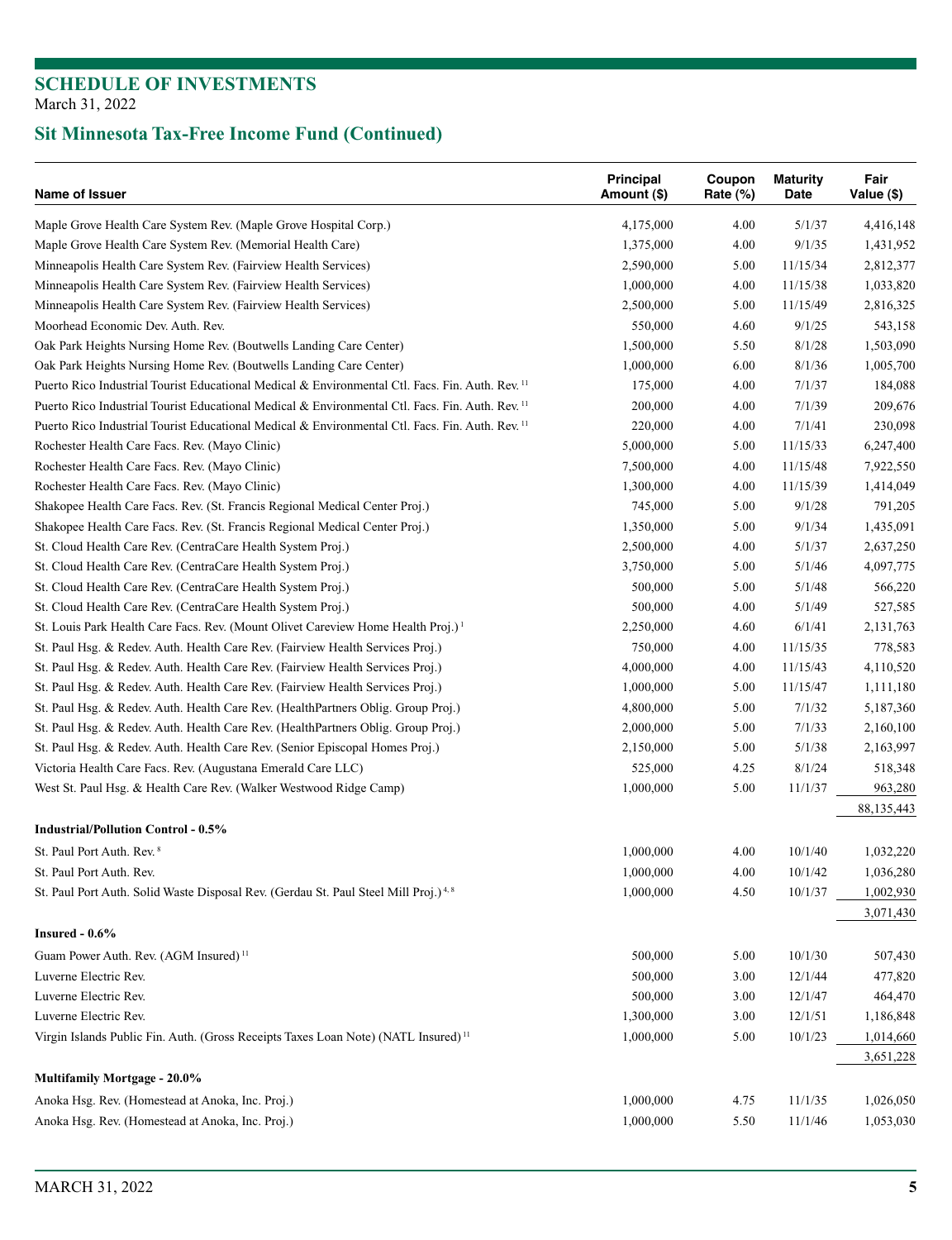| Name of Issuer                                                                                 | Principal<br>Amount (\$) | Coupon<br>Rate (%) | <b>Maturity</b><br>Date | Fair<br>Value (\$) |
|------------------------------------------------------------------------------------------------|--------------------------|--------------------|-------------------------|--------------------|
| Apple Valley Economic Dev. Auth. Rev. (Augustana Healthcare Center)                            | 500,000                  | 3.90               | 2/1/31                  | 455,425            |
| Apple Valley Economic Dev. Auth. Rev. (Augustana Healthcare Center)                            | 500,000                  | 4.15               | 2/1/36                  | 437,410            |
| Apple Valley Rev. (Orchard Path Phase II Proj.)                                                | 260,000                  | 4.00               | 9/1/30                  | 261,937            |
| Apple Valley Rev. (Orchard Path Phase II Proj.)                                                | 300,000                  | 4.00               | 9/1/36                  | 294,951            |
| Apple Valley Rev. (Orchard Path Phase II Proj.)                                                | 440,000                  | 4.00               | 9/1/41                  | 421,062            |
| Apple Valley Rev. (Orchard Path Phase II Proj.)                                                | 830,000                  | 4.00               | 9/1/51                  | 752,611            |
| Apple Valley Rev. (Orchard Path Phase II Proj.)                                                | 750,000                  | 4.00               | 9/1/61                  | 658,597            |
| Apple Valley Senior Hsg. Rev. (Orchard Path Proj.)                                             | 2,000,000                | 5.00               | 9/1/58                  | 2,006,100          |
| Apple Valley Senior Hsg. Rev. (Presbyterian Homes)                                             | 1,500,000                | 5.00               | 9/1/43                  | 1,518,660          |
| Apple Valley Senior Living Rev. (Senior Living LLC Proj.)                                      | 475,000                  | 4.00               | 1/1/25                  | 442,529            |
| Apple Valley Senior Living Rev. (Senior Living LLC Proj.)                                      | 1,045,000                | 4.00               | 1/1/25                  | 1,018,729          |
| Apple Valley Senior Living Rev. (Senior Living LLC Proj.)                                      | 1,175,000                | 4.00               | 1/1/26                  | 1,129,845          |
| Apple Valley Senior Living Rev. (Senior Living LLC Proj.)                                      | 1,100,000                | 6.75               | 1/1/27                  | 968,473            |
| Apple Valley Senior Living Rev. (Senior Living LLC Proj.)                                      | 950,000                  | 4.00               | 1/1/30                  | 853,832            |
| Apple Valley Senior Living Rev. (Senior Living LLC Proj.)                                      | 1,430,000                | 4.25               | 1/1/37                  | 1,208,450          |
| Apple Valley Senior Living Rev. (Senior Living LLC Proj.)                                      | 950,000                  | 7.00               | 1/1/37                  | 701,470            |
| Apple Valley Senior Living Rev. (Senior Living LLC Proj.)                                      | 2,640,000                | 4.38               | 1/1/47                  | 2,067,648          |
| Apple Valley Senior Living Rev. (Senior Living LLC Proj.)                                      | 2,850,000                | 5.00               | 1/1/47                  | 1,914,060          |
| Bethel Rev. (Grandview Christian Home Proj.)                                                   | 3,000,000                | 5.00               | 10/1/41                 | 3,015,540          |
| Blaine Senior Hsg. & Health Care Fac. Rev. (Crest View Senior Community Proj.)                 | 1,630,000                | 5.13               | 7/1/25                  | 1,550,668          |
| Blaine Senior Hsg. & Health Care Fac. Rev. (Crest View Senior Community Proj.)                 | 1,645,000                | 5.75               | 7/1/35                  | 1,388,610          |
| Blaine Senior Hsg. & Health Care Fac. Rev. (Crest View Senior Community Proj.)                 | 2,000,000                | 6.13               | 7/1/45                  | 1,659,400          |
| Cambridge Hsg. & Health Care Facs. Rev. (Walker Methodist Levande, LLC Proj.)                  | 1,250,000                | 5.13               | 3/1/39                  | 1,278,100          |
| Champlin Multifamily Hsg. Rev. (Champlin Drive Apts.)                                          | 425,000                  | 6.00               | 1/1/27                  | 425,489            |
| Chisago Hsg. and Health Care Rev. (CDL Homes LLC)                                              | 750,000                  | 6.00               | 8/1/33                  | 765,517            |
| Cloquet Rev. (HADC Cloquet, LLC Proj.)                                                         | 180,000                  | 2.20               | 8/1/28                  | 161,015            |
| Cloquet Rev. (HADC Cloquet, LLC Proj.)                                                         | 250,000                  | 2.60               | 8/1/30                  | 219,065            |
| Cloquet Rev. (HADC Cloquet, LLC Proj.)                                                         | 200,000                  | 2.80               | 8/1/31                  | 173,912            |
| Cloquet Rev. (HADC Cloquet, LLC Proj.)                                                         | 200,000                  | 3.20               | 8/1/34                  | 170,310            |
| Cloquet Rev. (HADC Cloquet, LLC Proj.)                                                         | 500,000                  | 4.00               | 8/1/41                  | 440,175            |
| Cloquet Rev. (HADC Cloquet, LLC Proj.)                                                         | 500,000                  | 4.00               | 8/1/48                  | 417,595            |
| Columbus Hsg. Rev. (Richfield Senior Hsg., Inc.)                                               | 1,000,000                | 5.00               | 1/1/34                  | 888,580            |
| Columbus Hsg. Rev. (Richfield Senior Hsg., Inc.)                                               | 1,000,000                | 5.25               | 1/1/40                  | 869,400            |
| Crystal Multifamily Hsg. Rev. (Cavanagh Proj.)                                                 | 2,500,000                | 5.25               | 6/1/31                  | 2,347,325          |
| Dakota Co. Community Dev. Agy. (Glen at Valley Creek Proj.)                                    | 1,400,000                | 4.50               | 8/1/36                  | 1,312,542          |
| Dakota Co. Community Dev. Agy. Multifamily Hsg. Rev.                                           | 3,500,000                | $4.00\,$           | 1/1/42                  | 3,545,710          |
| Dakota Co. Community Dev. Agy. Multifamily Hsg. Rev. (The Quill Proj.) <sup>4</sup>            | 2,500,000                | 3.55               | 4/1/39                  | 2,108,650          |
| Dakota Co. Community Dev. Agy. Multifamily Hsg. Rev. (Walker Highviews Hills LLC) <sup>4</sup> | 750,000                  | 5.00               | 8/1/36                  | 752,805            |
| Dakota Co. Community Dev. Agy. Multifamily Hsg. Rev. (Walker Highviews Hills LLC) <sup>4</sup> | 500,000                  | 5.00               | 8/1/51                  | 501,385            |
| Deephaven Hsg. & Healthcare Rev. (St. Therese Senior Living Proj.)                             | 1,345,000                | 5.00               | 4/1/38                  | 1,296,217          |
| Fridley Multifamily Hsg. Rev. (Village Green Apartments Proj.)                                 | 3,364,004                | 3.75               | 11/1/34                 | 3,447,364          |
| Hayward Health Care Fac. Rev. (American Baptist Homes Midwest Proj.)                           | 1,350,000                | 5.38               | 8/1/34                  | 1,250,478          |
| Hayward Health Care Fac. Rev. (American Baptist Homes Midwest Proj.)                           | 500,000                  | 5.75               | 2/1/44                  | 458,165            |
| Independence Health Care Facs. Rev. (Augustana Chapel View Home)                               | 250,000                  | 4.00               | 12/1/32                 | 229,135            |
| Maple Plain Senior Hsg. Health Care Rev. (Haven Home Inc Proj.)                                | 500,000                  | 5.00               | 7/1/39                  | 510,585            |
| Maple Plain Senior Hsg. Health Care Rev. (Haven Home Inc Proj.)                                | 1,000,000                | 4.45               | 7/1/44                  | 947,160            |
|                                                                                                |                          |                    |                         |                    |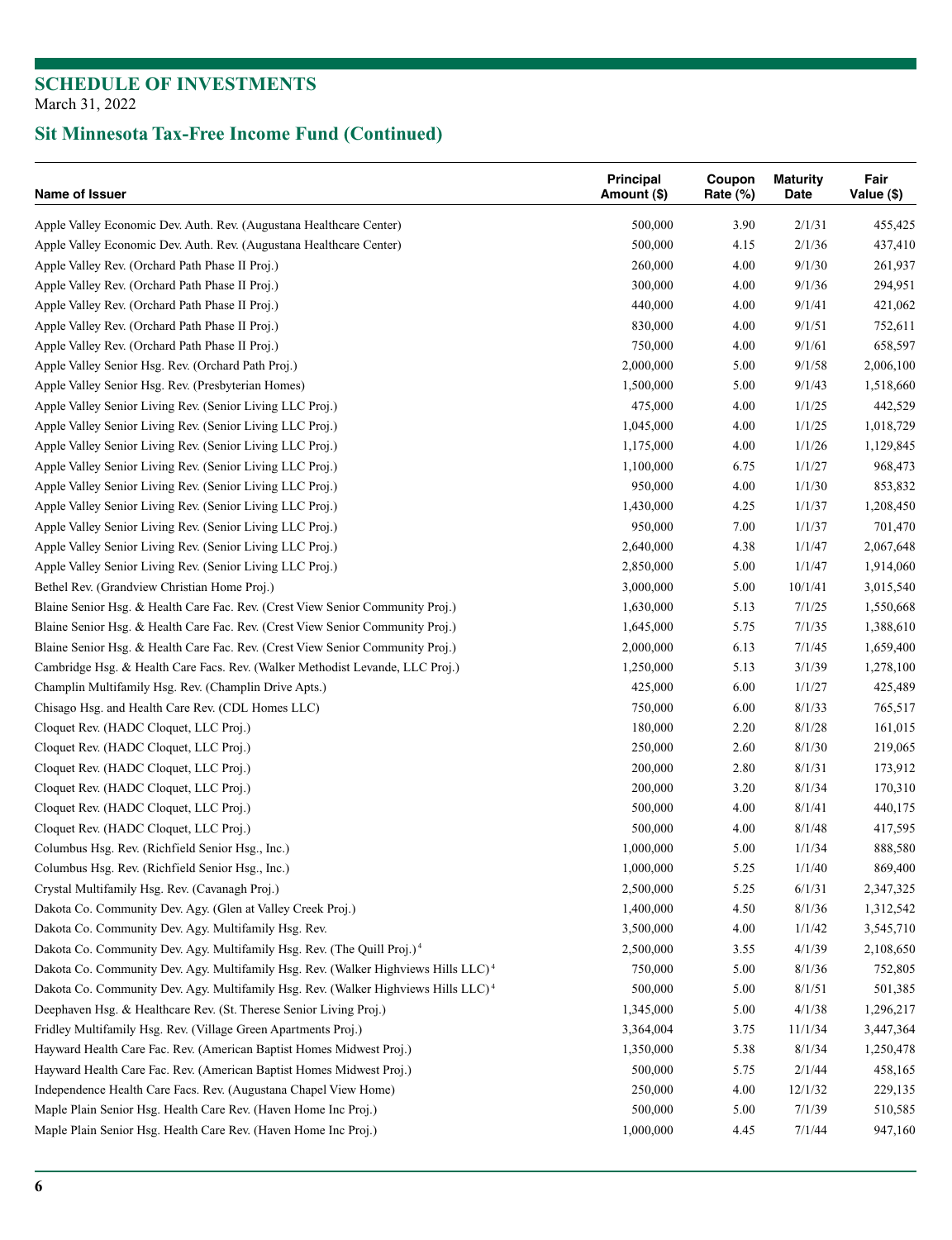| Name of Issuer                                                                                      | Principal<br>Amount (\$) | Coupon<br>Rate (%) | <b>Maturity</b><br>Date | Fair<br>Value (\$) |
|-----------------------------------------------------------------------------------------------------|--------------------------|--------------------|-------------------------|--------------------|
| Maple Plain Senior Hsg. Health Care Rev. (Haven Home Inc Proj.)                                     | 1,000,000                | 5.00               | 7/1/49                  | 1,007,250          |
| Minneapolis & St. Paul Hsg. & Redev. Auth. Multifamily Hsg. Rev. (GNMA Collateralized) <sup>8</sup> | 2,765,000                | 4.75               | 1/20/42                 | 2,767,433          |
| Minneapolis Multifamily Hsg. Rev. (14th & Central LLLP Proj.) (FNMA Collateralized)                 | 5,000,000                | 2.35               | 2/1/38                  | 4,528,300          |
| Minneapolis Multifamily Hsg. Rev. (Greenway Heights Family Housing)                                 | 1,015,000                | 5.75               | 7/15/31                 | 1,027,251          |
| Minneapolis Senior Hsg. & Health Care Rev. (Ecumen Mill City Quarter)                               | 375,000                  | 4.75               | 11/1/28                 | 375,023            |
| Minneapolis Senior Hsg. & Health Care Rev. (Ecumen Mill City Quarter)                               | 1,500,000                | 5.00               | 11/1/35                 | 1,494,090          |
| Minneapolis Student Hsg. Rev. (Riverton Community Housing Proj.) <sup>4</sup>                       | 1,000,000                | 4.75               | 8/1/43                  | 1,013,190          |
| Minneapolis Student Hsg. Rev. (Riverton Community Housing Proj.) <sup>4</sup>                       | 500,000                  | 5.00               | 8/1/53                  | 510,875            |
| Minnetonka MF Hsg. Rev. (Elmbrooke & Golden Valley Townhome Proj.) (FNMA Collateralized)            | 1,885,864                | 3.00               | 11/1/34                 | 1,805,658          |
| MN Hsg. Fin. Agy. Rental Hsg. Rev.                                                                  | 1,000,000                | 5.20               | 8/1/43                  | 1,025,380          |
| Moorhead Economic Dev. Auth. Rev. Ref. (EverCare Sr. Living LLC)                                    | 280,000                  | 4.65               | 9/1/26                  | 275,176            |
| Moorhead Health Care Rev. Ref. (EverCare Sr. Living LLC)                                            | 1,000,000                | 5.00               | 9/1/32                  | 963,790            |
| Moorhead Health Care Rev. Ref. (EverCare Sr. Living LLC)                                            | 250,000                  | 5.13               | 9/1/37                  | 235,863            |
| New Ulm Economic Dev. Auth. Rev. (HADC Ridgeway Proj.)                                              | 1,500,000                | 5.00               | 8/1/39                  | 1,399,320          |
| North Oaks Rev. (Waverly Gardens Proj.)                                                             | 150,000                  | 4.25               | 10/1/41                 | 155,712            |
| North Oaks Senior Hsg. Rev. (Waverly Gardens Proj.)                                                 | 2,000,000                | 4.00               | 10/1/33                 | 2,073,220          |
| North Oaks Senior Hsg. Rev. (Waverly Gardens Proj.)                                                 | 1,500,000                | 5.00               | 10/1/35                 | 1,592,625          |
|                                                                                                     |                          |                    |                         |                    |
| North Oaks Senior Hsg. Rev. (Waverly Gardens Proj.)                                                 | 1,000,000                | 5.00               | 10/1/47                 | 1,053,830          |
| Otsego Rev. (Riverview Landing Proj.)                                                               | 1,500,000                | 5.00               | 10/1/42                 | 1,507,650          |
| Rochester Health Care & Hsg. Rev. (Homestead Rochester, Inc.)                                       | 1,950,000                | 5.00               | 12/1/30                 | 1,959,516          |
| Rochester Health Care & Hsg. Rev. (Homestead Rochester, Inc.)                                       | 1,325,000                | 5.00               | 12/1/49                 | 1,204,160          |
| Rochester Health Care & Hsg. Rev. (Samaritan Bethany, Inc. Proj.)                                   | 1,000,000                | 5.00               | 8/1/37                  | 1,010,290          |
| Rochester Health Care & Hsg. Rev. (Samaritan Bethany, Inc. Proj.)                                   | 1,800,000                | 5.00               | 8/1/48                  | 1,802,052          |
| Rochester Health Care & Hsg. Rev. (The Homestead at Rochester)                                      | 720,000                  | 6.38               | 12/1/33                 | 743,494            |
| Rochester Health Care & Hsg. Rev. (The Homestead at Rochester)                                      | 2,500,000                | 6.50               | 12/1/35                 | 2,581,250          |
| Rochester Health Care & Hsg. Rev. (The Homestead at Rochester)                                      | 250,000                  | 6.88               | 12/1/48                 | 258,113            |
| Rochester Multifamily Hsg. Rev. (Essex Place Apartments Proj.) (FHLMC)                              | 4,000,000                | 3.75               | 6/1/29                  | 4,005,720          |
| Sartell Health Care & Hsg. Fac. Rev. (Country Manor Campus LLC Proj.)                               | 1,135,000                | 5.25               | 9/1/27                  | 1,138,121          |
| Sartell Health Care & Hsg. Fac. Rev. (Country Manor Campus LLC Proj.)                               | 1,000,000                | 5.25               | 9/1/30                  | 1,001,540          |
| Sartell Health Care & Hsg. Fac. Rev. (Country Manor Campus LLC Proj.)                               | 2,150,000                | 5.30               | 9/1/37                  | 2,154,493          |
| Sartell Health Care & Hsg. Fac. Rev. (Country Manor Campus LLC Proj.)                               | 1,275,000                | 5.00               | 9/1/42                  | 1,229,113          |
| Sauk Rapids Health Care & Hsg. Facs. Rev. (Good Shepherd Lutheran Home Proj.)                       | 1,705,000                | 5.13               | 1/1/39                  | 1,568,890          |
| St. Anthony Multifamily Hsg. Rev. (Silver Lake Village Hsg.)                                        | 250,000                  | 5.75               | 12/1/28                 | 259,505            |
| St. Anthony Multifamily Hsg. Rev. (Silver Lake Village Hsg.)                                        | 2,000,000                | 6.00               | 12/1/30                 | 2,076,060          |
| St. Joseph Senior Hsg. & Health Care Rev. (Woodcrest of Country Manor Proj.)                        | 750,000                  | 4.25               | 7/1/39                  | 677,407            |
| St. Joseph Senior Hsg. & Health Care Rev. (Woodcrest of Country Manor Proj.)                        | 1,125,000                | 4.25               | 7/1/44                  | 978,300            |
| St. Joseph Senior Hsg. & Health Care Rev. (Woodcrest of Country Manor Proj.)                        | 1,500,000                | 5.00               | 7/1/55                  | 1,438,920          |
| St. Louis Park Rev. (Roitenberg Family Assisted)                                                    | 620,000                  | 4.63               | 8/15/44                 | 595,324            |
| St. Paul Hsg. & Redev. Auth. Health Care Rev. (Carondelet Village Proj.)                            | 3,475,000                | 4.25               | 12/1/27                 | 3,589,814          |
| St. Paul Hsg. & Redev. Auth. Health Care Rev. (Carondelet Village Proj.)                            | 2,400,000                | 5.00               | 12/1/47                 | 2,543,712          |
| St. Paul Hsg. & Redev. Auth. Multifamily Housing Rev. (Marian Center Proj.)                         | 285,000                  | 5.20               | 11/1/22                 | 285,194            |
| St. Paul Hsg. & Redev. Auth. Multifamily Housing Rev. (Marian Center Proj.)                         | 1,000,000                | 5.30               | 11/1/30                 | 1,000,070          |
| St. Paul Hsg. & Redev. Auth. Multifamily Housing Rev. (Marian Center Proj.)                         | 2,590,000                | 5.38               | 5/1/43                  | 2,481,246          |
| St. Paul Park Health Care Facs. Rev (Presbyterian Homes Interlu Proj.)                              | 1,000,000                | 5.00               | 5/1/43                  | 1,031,700          |
| St. Paul Park Hsg. Rev. (Buffalo Senior Housing Proj.)                                              | 1,115,000                | 5.00               | 10/1/38                 | 1,022,210          |
|                                                                                                     |                          |                    |                         |                    |
| St. Paul Park Senior Hsg. Rev. (Presbyterian Homes Bloomin Proj.)                                   | 1,000,000                | 5.00               | 9/1/42                  | 1,022,930          |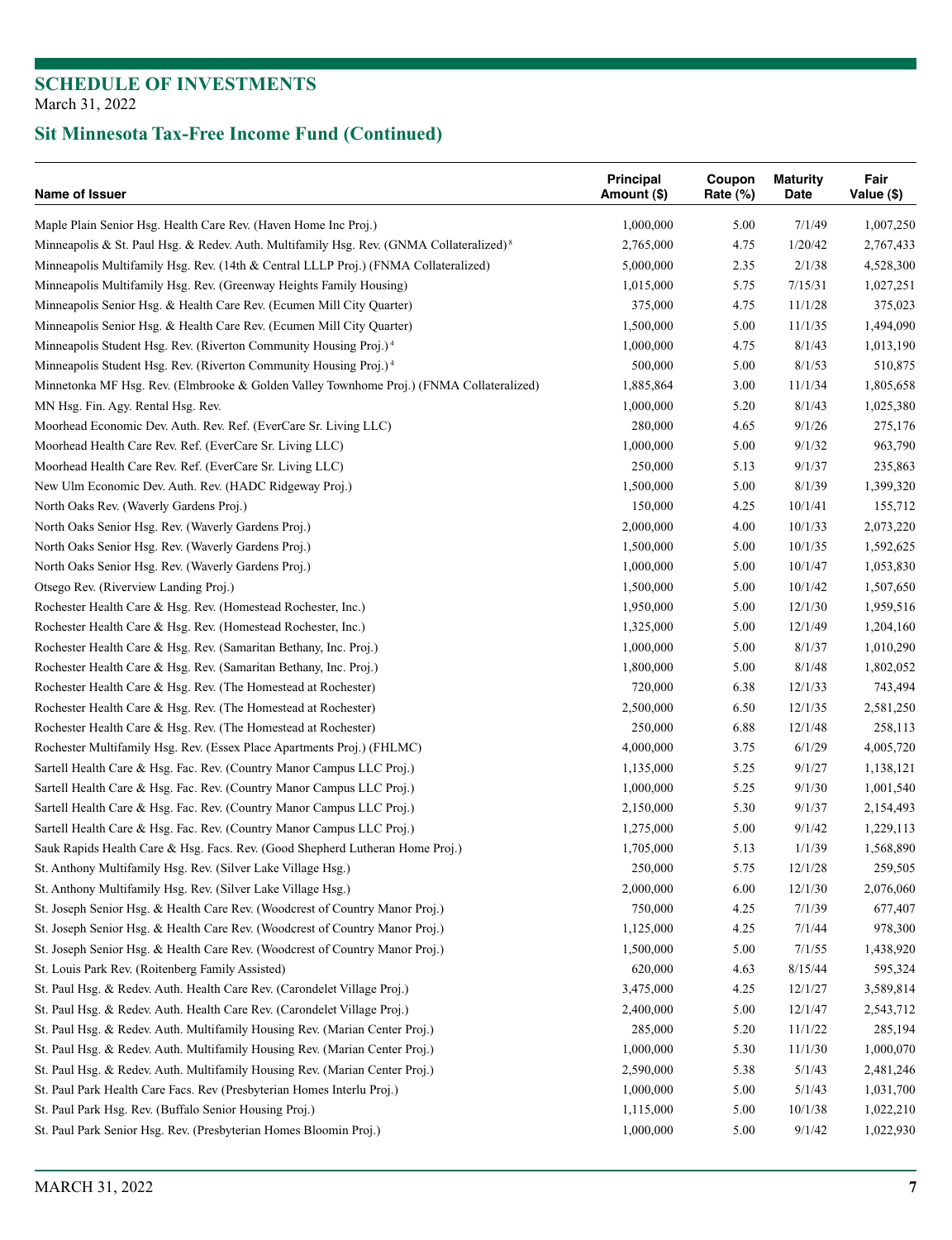| Name of Issuer                                                                                | Principal<br>Amount (\$) | Coupon<br>Rate (%) | <b>Maturity</b><br>Date | Fair<br>Value (\$) |
|-----------------------------------------------------------------------------------------------|--------------------------|--------------------|-------------------------|--------------------|
| St. Peter Hsg. & Health Care Fac. Rev. (Ecumen Second Century & Owatonna Senior Living Proj.) | 875,000                  | 5.00               | 3/1/40                  | 888,510            |
| Vergas Hsg. & Healthcare Facs. Rev. (CDL Homes Proj.)                                         | 1,000,000                | 4.25               | 8/1/43                  | 934,630            |
| Vergas Rev. (CDL Homes Proj.)                                                                 | 235,000                  | 4.00               | 8/1/25                  | 235,555            |
| Wayzata Senior Hsg. Rev. (Folkestone Senior Living Community)                                 | 1,500,000                | 4.00               | 8/1/44                  | 1,437,825          |
| Wayzata Senior Hsg. Rev. (Folkestone Senior Living Community)                                 | 1,000,000                | 5.00               | 8/1/49                  | 1,028,090          |
| Wayzata Senior Hsg. Rev. (Folkestone Senior Living Community)                                 | 2,750,000                | 5.00               | 8/1/54                  | 2,816,330          |
| West St. Paul Hsg. & Health Care Rev. (Walker Westwood Ridge Camp)                            | 250,000                  | 5.00               | 11/1/49                 | 225,482            |
| Willmar Hsg. & Redev. Auth. Multifamily Rev. (Eagle Ridge Apartments)                         | 2,610,000                | 4.63               | 4/1/30                  | 2,546,133          |
| Municipal Lease - 6.0% <sup>9</sup>                                                           |                          |                    |                         | 125,905,101        |
| Anoka-Hennepin Independent School District No. 11 Lease Rev.                                  | 600,000                  | 4.00               | 2/1/41                  | 608,682            |
| Chaska Economic Dev. Auth. Lease Rev.                                                         | 1,100,000                | 4.00               | 2/1/31                  | 1,149,687          |
| Chaska Economic Dev. Auth. Lease Rev.                                                         | 500,000                  | 4.00               | 2/1/35                  | 520,915            |
|                                                                                               |                          |                    |                         |                    |
| Duluth Independent School District No. 709                                                    | 1,875,000                | 2.60               | 3/1/28                  | 1,768,294          |
| Duluth Independent School District No. 709                                                    | 920,000                  | 3.00               | 3/1/32                  | 831,938            |
| Duluth Independent School District No. 709                                                    | 750,000                  | 4.20               | 3/1/34                  | 746,498            |
| Golden Valley Hsg. & Redev. Auth. Rev.                                                        | 500,000                  | 4.00               | 2/1/32                  | 511,755            |
| Guam Education Fin. Foundation <sup>11</sup>                                                  | 1,730,000                | 5.00               | 10/1/22                 | 1,748,978          |
| Hibbing Independent School District No. 701                                                   | 2,000,000                | 3.00               | 3/1/41                  | 2,022,040          |
| Lake Agassiz Education Cooperative No. 0397-52                                                | 645,000                  | 2.50               | 2/1/32                  | 561,169            |
| Lake Agassiz Education Cooperative No. 0397-52                                                | 365,000                  | 2.75               | 2/1/36                  | 315,323            |
| Minnetonka Independent School District No. 276                                                | 300,000                  | 4.00               | 3/1/33                  | 313,896            |
| Minnetonka Independent School District No. 276                                                | 400,000                  | 3.00               | 3/1/42                  | 387,020            |
| Minnetonka Independent School District No. 276                                                | 500,000                  | 3.00               | 7/1/50                  | 492,245            |
| Minnetonka Independent School District No. 276                                                | 1,410,000                | 2.25               | 2/1/44                  | 1,108,246          |
| Minnetonka Independent School District No. 276                                                | 500,000                  | 4.50               | 1/1/41                  | 524,670            |
| Minnetonka Independent School District No. 276                                                | 1,000,000                | 2.13               | 2/1/41                  | 796,040            |
| Minnetonka Independent School District No. 276                                                | 750,000                  | 2.38               | 7/1/51                  | 584,805            |
| MN Hsg. Fin. Agy. Hsg. Infrastructure (State Appropriation)                                   | 1,040,000                | 4.00               | 8/1/36                  | 1,128,733          |
| MN Hsg. Fin. Agy. Hsg. Infrastructure (State Appropriation)                                   | 580,000                  | 4.00               | 8/1/37                  | 627,705            |
| MN Hsg. Fin. Agy. Hsg. Infrastructure (State Appropriation)                                   | 945,000                  | 4.00               | 8/1/40                  | 1,016,716          |
| MN Hsg. Fin. Agy. Rev.                                                                        | 515,000                  | 4.00               | 8/1/39                  | 551,936            |
| MN Hsg. Fin. Agy. Rev.                                                                        | 535,000                  | 4.00               | 8/1/40                  | 572,589            |
| MN Hsg. Fin. Agy. Rev.                                                                        | 405,000                  | 3.00               | 8/1/38                  | 403,246            |
| MN Hsg. Fin. Agy. Rev.                                                                        | 435,000                  | 3.00               | 8/1/39                  | 428,880            |
| MN Hsg. Fin. Agy. Rev.                                                                        | 1,000,000                | 3.00               | 8/1/43                  | 953,760            |
| MN Hsg. Fin. Agy. Rev.                                                                        | 815,000                  | 4.00               | 8/1/41                  | 877,877            |
| MN Hsg. Fin. Agy. Rev. (State Appropriation)                                                  | 290,000                  | 3.00               | 8/1/38                  | 281,091            |
| MN Hsg. Fin. Agy. Rev. (State Appropriation)                                                  | 2,000,000                | 5.00               | 8/1/34                  | 2,122,200          |
| MN State Armory Building Commission Rev.                                                      | 1,900,000                | 3.00               | 6/1/38                  | 1,901,938          |
| MN State Armory Building Commission Rev.                                                      | 750,000                  | 3.00               | 6/1/41                  | 734,310            |
| Northeastern Metropolitan Intermediate School District No. 916                                | 1,000,000                | 5.00               | 2/1/34                  | 1,068,670          |
| Pine Island Independent School District No. 255                                               | 525,000                  | 2.00               | 2/1/40                  | 435,283            |
| Pine Island Independent School District No. 255                                               | 1,110,000                | 2.20               | 2/1/44                  | 908,002            |
| Pine Island Independent School District No. 255                                               | 895,000                  | 2.25               | 2/1/47                  | 710,764            |
| Plymouth Intermediate District No. 287                                                        | 600,000                  | 4.00               | 2/1/37                  | 623,070            |
|                                                                                               |                          |                    |                         |                    |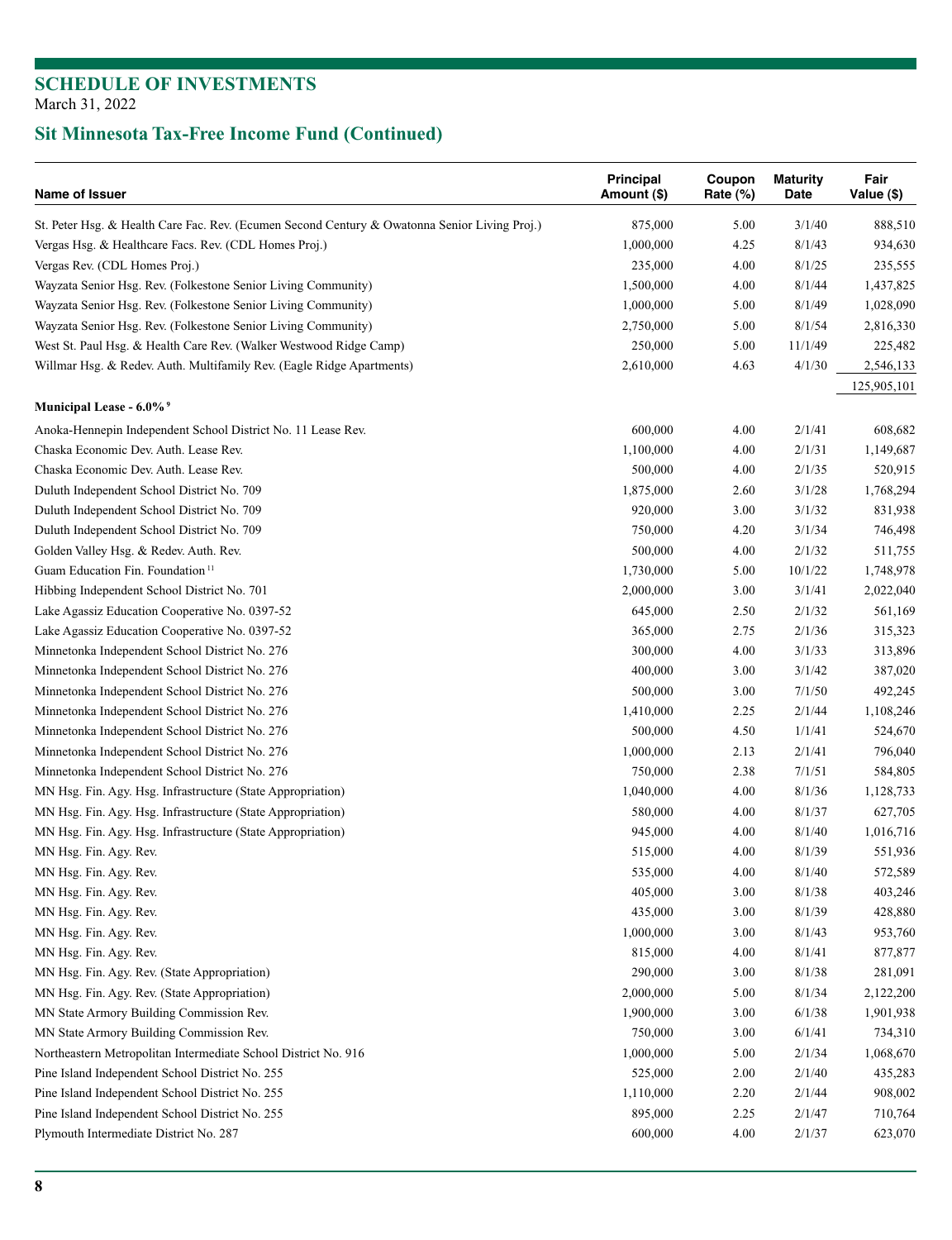| Name of Issuer                                                                                                                                                | <b>Principal</b><br>Amount (\$) | Coupon<br>Rate (%) | <b>Maturity</b><br>Date | Fair<br>Value (\$)   |
|---------------------------------------------------------------------------------------------------------------------------------------------------------------|---------------------------------|--------------------|-------------------------|----------------------|
| Plymouth Intermediate District No. 287                                                                                                                        | 470,000                         | 4.00               | 5/1/31                  | 487,329              |
| Rochester Economic Dev. Auth. Rev.                                                                                                                            | 1,000,000                       | 2.13               | 2/1/38                  | 863,500              |
| Shakopee Independent School Dist. No. 720                                                                                                                     | 500,000                         | 2.00               | 2/1/31                  | 445,530              |
| Shakopee Independent School Dist. No. 720                                                                                                                     | 555,000                         | 2.00               | 2/1/32                  | 489,388              |
| Southern Plains Education Cooperative No. 915                                                                                                                 | 1,215,000                       | 4.00               | 2/1/37                  | 1,243,443            |
| Southern Plains Education Cooperative No. 915                                                                                                                 | 1,000,000                       | 4.50               | 2/1/39                  | 1,039,260            |
| St. Cloud Independent School District No. 742                                                                                                                 | 750,000                         | 4.00               | 2/1/38                  | 761,445              |
| Waconia Independent School District No. 110                                                                                                                   | 500,000                         | 5.00               | 2/1/37                  | 525,525              |
| Winona School District No. 861 Lease Purchase                                                                                                                 | 142,315                         | 6.04               | 8/1/24                  | 142,352              |
| Wright Co.                                                                                                                                                    | 1,350,000                       | 3.00               | 12/1/39                 | 1,339,807            |
| Other Revenue Bonds - 3.1%                                                                                                                                    |                                 |                    |                         | 37,676,550           |
| Center City Heath Care Facs. Rev. (Hazelden Betty Ford Foundation Proj.)                                                                                      | 1,000,000                       | 4.00               | 11/1/41                 | 1,049,290            |
|                                                                                                                                                               | 281,365                         | 5.10               | 12/15/26                |                      |
| Crystal Governmental Fac. Rev.<br>Milaca Rev. (Edina Headquarters Proj.)                                                                                      | 250,000                         | 5.00               | 2/1/44                  | 262,320<br>237,250   |
| Minneapolis Rev. (YMCA Greater Twin Cities Proj.)                                                                                                             | 165,000                         | 4.00               | 6/1/29                  | 168,346              |
| Minneapolis Rev. (YMCA Greater Twin Cities Proj.)                                                                                                             | 125,000                         | 4.00               | 6/1/30                  | 127,099              |
| Minneapolis Rev. (YMCA Greater Twin Cities Proj.)                                                                                                             | 250,000                         | 4.00               | 6/1/31                  | 253,617              |
| Minneapolis Tax Increment Rev.                                                                                                                                | 320,000                         | 3.50               | 3/1/23                  | 321,549              |
|                                                                                                                                                               |                                 |                    | 3/1/25                  |                      |
| Minneapolis Tax Increment Rev.                                                                                                                                | 170,000                         | 3.80               | 3/1/27                  | 171,074              |
| Minneapolis Tax Increment Rev.                                                                                                                                | 200,000                         | 4.00               | 3/1/30                  | 201,344              |
| Minneapolis Tax Increment Rev.                                                                                                                                | 260,000                         | 4.00               | 2/15/27                 | 261,147              |
| Mound Hsg. & Redev. Auth. Tax Increment Rev. Ref. (Metroplain Proj.)                                                                                          | 534,000                         | 5.00               |                         | 534,182              |
| Northeastern Metropolitan Intermediate School District No. 916                                                                                                | 4,500,000                       | 4.00               | 2/1/38                  | 4,597,875            |
| St. Louis Park Economic Dev. Auth. Tax Increment Rev. (Hoigaard Vlg.)                                                                                         | 275,000                         | 5.00               | 2/1/23                  | 275,115              |
| St. Paul Hsg. & Redev. Auth. Rev. (Amherst H Wilder Foundation Proj.)                                                                                         | 1,750,000                       | 5.00               | 12/1/36                 | 1,952,842            |
| St. Paul Hsg. & Redev. Auth. Tax Increment Rev. (9th St. Lofts Proj.)                                                                                         | 564,000                         | 6.38               | 2/15/28                 | 565,669              |
| St. Paul Hsg. & Redev. Auth. Tax Increment Rev. (Drake Marble Proj.)                                                                                          | 200,000                         | 6.75               | 3/1/28                  | 200,096              |
| St. Paul Hsg. & Redev. Auth. Tax Increment Rev. (Emerald Gardens Proj.)                                                                                       | 610,000                         | 6.50               | 3/1/29                  | 610,586              |
| St. Paul Hsg. & Redev. Auth. Tax Increment Rev. (North Quadrant Owner Occupied Proj.)                                                                         | 774,000<br>532,000              | 7.00               | 2/15/28                 | 778,110              |
| St. Paul Hsg. & Redev. Auth. Tax Increment Rev. (North Quadrant Owner Occupied Proj.)<br>St. Paul Port Auth. Lease Rev. (Regions Hospital Parking Ramp Proj.) | 3,875,000                       | 7.50<br>5.00       | 2/15/28<br>8/1/36       | 532,468<br>3,879,844 |
|                                                                                                                                                               |                                 |                    |                         |                      |
| Territory of Guam. Rev. <sup>11</sup><br>Virgin Islands Public Fin. Auth. (Gross Receipts Taxes Loan Note) <sup>11</sup>                                      | 500,000<br>2,000,000            | 5.00<br>5.00       | 12/1/46<br>10/1/42      | 541,280<br>1,955,900 |
|                                                                                                                                                               |                                 |                    |                         | 19,477,003           |
| Sales Tax Revenue - 1.1%                                                                                                                                      |                                 |                    |                         |                      |
| American Samoa Economic Development Authority Rev. 11, 4                                                                                                      | 500,000                         | 6.00               | 9/1/23                  | 509,070              |
| American Samoa Economic Development Authority Rev. <sup>11</sup>                                                                                              | 2,000,000                       | 6.25               | 9/1/29                  | 2,206,980            |
| Guam Govt. Business Privilege Tax Rev. <sup>11</sup>                                                                                                          | 2,750,000                       | 5.00               | 11/15/35                | 2,956,360            |
| St. Paul Sales Tax Rev.                                                                                                                                       | 1,400,000                       | 5.00               | 11/1/31                 | 1,495,004            |
|                                                                                                                                                               |                                 |                    |                         | 7,167,414            |
| Single Family Mortgage - 20.1%                                                                                                                                |                                 |                    |                         |                      |
| Dakota Co. Community Dev. Agy. Single Family Mtg. Rev. (GNMA)                                                                                                 | 585,000                         | 4.45               | 12/1/32                 | 585,158              |
| Dakota Co. Community Dev. Agy. Single Family Mtg. Rev. (GNMA)                                                                                                 | 80,000                          | 4.63               | 12/1/30                 | 80,045               |
| Dakota Co. Community Dev. Agy. Single Family Mtg. Rev. (GNMA-FNMA-FHLMC)                                                                                      | 340,000                         | 4.88               | 12/1/33                 | 340,211              |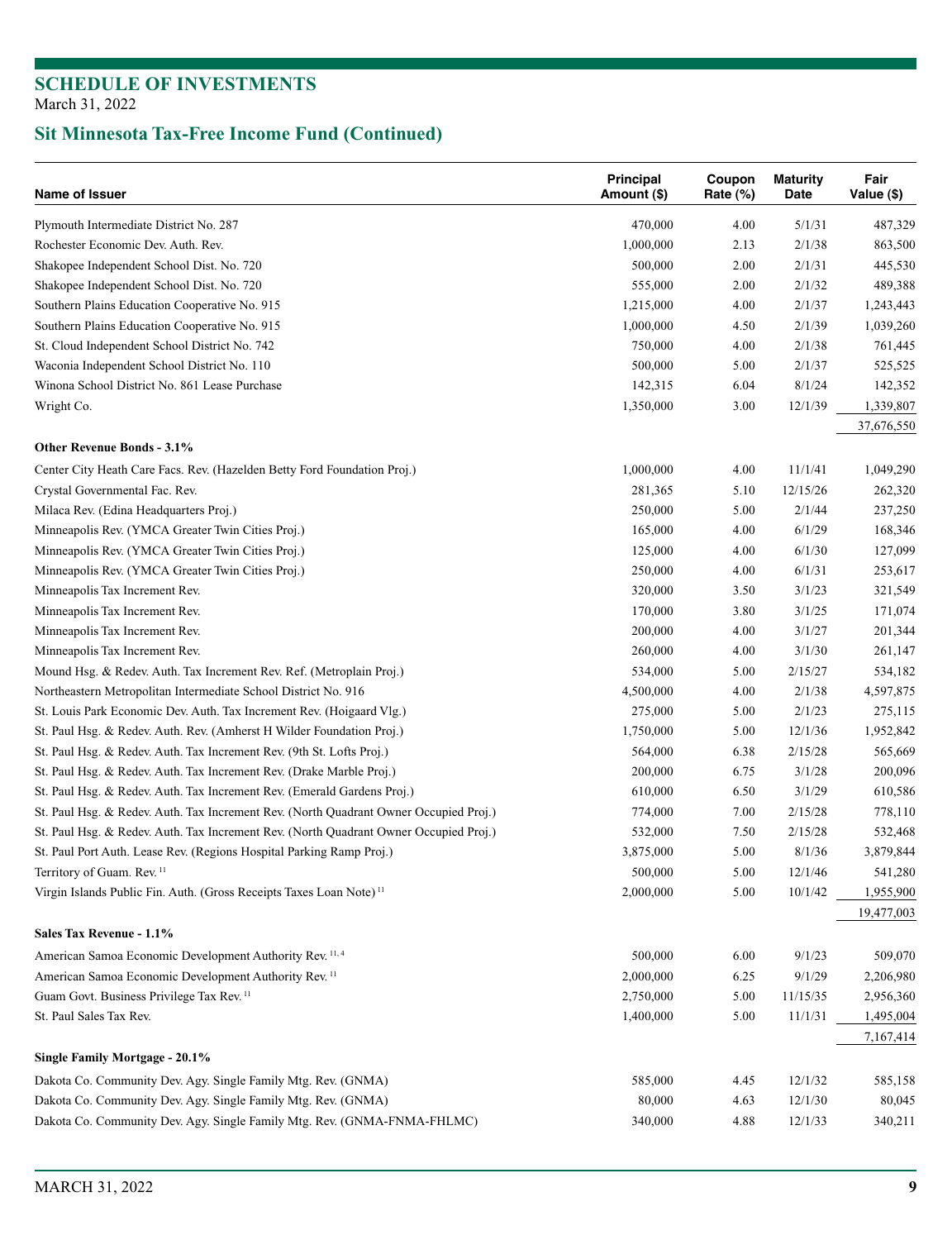| Name of Issuer                                                           | Principal<br>Amount (\$) | Coupon<br>Rate (%) | <b>Maturity</b><br>Date | Fair<br>Value (\$) |
|--------------------------------------------------------------------------|--------------------------|--------------------|-------------------------|--------------------|
| Minneapolis St. Paul Hsg. Fin. Board Single Family Mtg. Rev. (GNMA-FNMA) | 165,000                  | 4.45               | 12/1/27                 | 165,063            |
| MN Hsg. Fin. Agy. Homeownership Fin.                                     | 1,490,361                | 2.35               | 6/1/50                  | 1,445,606          |
| MN Hsg. Fin. Agy. Homeownership Fin.                                     | 7,420,000                | 2.25               | 7/1/41                  | 6,416,742          |
| MN Hsg. Fin. Agy. Homeownership Fin.                                     | 8,415,000                | 2.40               | 7/1/46                  | 6,811,438          |
| MN Hsg. Fin. Agy. Homeownership Fin. (GNMA-FNMA-FHLMC)                   | 3,270,000                | 2.45               | 7/1/45                  | 2,873,970          |
| MN Hsg. Fin. Agy. Homeownership Fin. (GNMA-FNMA-FHLMC)                   | 5,060,000                | 2.45               | 7/1/46                  | 4,136,550          |
| MN Hsg. Fin. Agy. Homeownership Fin. (GNMA-FNMA-FHLMC)                   | 2,136,086                | 3.30               | 3/1/48                  | 2,147,408          |
| MN Hsg. Fin. Agy. Homeownership Fin. (GNMA-FNMA-FHLMC)                   | 2,042,040                | 3.30               | 5/1/48                  | 2,052,189          |
| MN Hsg. Fin. Agy. Homeownership Fin. (GNMA-FNMA-FHLMC)                   | 700,558                  | 3.75               | 11/1/48                 | 709,490            |
| MN Hsg. Fin. Agy. Homeownership Fin. (GNMA-FNMA-FHLMC)                   | 652,333                  | 3.60               | 1/1/49                  | 658,178            |
| MN Hsg. Fin. Agy. Homeownership Fin. (GNMA-FNMA-FHLMC)                   | 754,358                  | 3.45               | 3/1/49                  | 759,737            |
| MN Hsg. Fin. Agy. Homeownership Fin. (GNMA-FNMA-FHLMC)                   | 1,104,217                | 3.15               | 6/1/49                  | 1,107,242          |
| MN Hsg. Fin. Agy. Homeownership Fin. (GNMA-FNMA-FHLMC)                   | 1,281,313                | 2.47               | 1/1/50                  | 1,275,150          |
| MN Hsg. Fin. Agy. Homeownership Fin. (GNMA-FNMA-FHLMC)                   | 8,965,000                | 2.55               | 1/1/51                  | 7,770,324          |
| MN Hsg. Fin. Agy. Homeownership Fin. (GNMA-FNMA-FHLMC)                   | 4,360,000                | 2.50               | 7/1/51                  | 3,430,099          |
| MN Hsg. Fin. Agy. Homeownership Fin. (GNMA-FNMA-FHLMC)                   | 1,155,000                | 1.65               | 7/1/30                  | 1,056,629          |
| MN Hsg. Fin. Agy. Homeownership Fin. (GNMA-FNMA-FHLMC)                   | 485,000                  | 2.38               | 7/1/46                  | 401,037            |
| MN Hsg. Fin. Agy. Homeownership Fin. (GNMA-FNMA-FHLMC)                   | 9,650,000                | 2.45               | 1/1/52                  | 7,713,148          |
| MN Hsg. Fin. Agy. Homeownership Fin. (GNMA-FNMA-FHLMC)                   | 3,795,000                | 2.40               | 1/1/35                  | 3,751,813          |
| MN Hsg. Fin. Agy. Homeownership Fin. (GNMA-FNMA-FHLMC)                   | 2,550,000                | 2.75               | 7/1/42                  | 2,332,689          |
| MN Hsg. Fin. Agy. Homeownership Fin. (GNMA-FNMA-FHLMC)                   | 1,275,000                | 2.90               | 1/1/45                  | 1,136,012          |
| MN Hsg. Fin. Agy. Homeownership Fin. (GNMA-FNMA-FHLMC)                   | 580,000                  | 2.70               | 7/1/33                  | 549,979            |
| MN Hsg. Fin. Agy. Homeownership Fin. (GNMA-FNMA-FHLMC)                   | 260,000                  | 2.75               | 1/1/34                  | 248,316            |
| MN Hsg. Fin. Agy. Homeownership Fin. (GNMA-FNMA-FHLMC)                   | 2,325,000                | 3.00               | 7/1/43                  | 2,127,584          |
| MN Hsg. Fin. Agy. Residential Hsg. Rev. (G.O. of AGY. Insured)           | 35,000                   | 3.63               | 7/1/25                  | 35,125             |
| MN Hsg. Fin. Agy. Residential Hsg. Rev. (G.O. of AGY. Insured)           | 50,000                   | 3.90               | 7/1/30                  | 50,200             |
| MN Hsg. Fin. Agy. Residential Hsg. Rev. (GNMA-FNMA-FHLMC)                | 35,000                   | 3.60               | 7/1/31                  | 35,148             |
| MN Hsg. Fin. Agy. Residential Hsg. Rev. (GNMA-FNMA-FHLMC)                | 4,180,000                | 3.50               | 1/1/32                  | 4,208,131          |
| MN Hsg. Fin. Agy. Residential Hsg. Rev. (GNMA-FNMA-FHLMC)                | 1,610,000                | 3.60               | 7/1/33                  | 1,614,009          |
| MN Hsg. Fin. Agy. Residential Hsg. Rev. (GNMA-FNMA-FHLMC)                | 1,600,000                | 2.45               | 7/1/34                  | 1,587,776          |
| MN Hsg. Fin. Agy. Residential Hsg. Rev. (GNMA-FNMA-FHLMC)                | 380,000                  | 3.10               | 7/1/35                  | 380,532            |
| MN Hsg. Fin. Agy. Residential Hsg. Rev. (GNMA-FNMA-FHLMC)                | 25,000                   | 3.15               | 1/1/37                  | 25,052             |
| MN Hsg. Fin. Agy. Residential Hsg. Rev. (GNMA-FNMA-FHLMC)                | 3,647,000                | 3.80               | 7/1/38                  | 3,656,482          |
| MN Hsg. Fin. Agy. Residential Hsg. Rev. (GNMA-FNMA-FHLMC)                | 5,115,000                | 2.55               | 7/1/39                  | 5,091,676          |
| MN Hsg. Fin. Agy. Residential Hsg. Rev. (GNMA-FNMA-FHLMC)                | 3,295,000                | 3.90               | 7/1/43                  | 3,304,358          |
| MN Hsg. Fin. Agy. Residential Hsg. Rev. (GNMA-FNMA-FHLMC)                | 3,180,000                | 2.80               | 1/1/44                  | 3,144,702          |
| MN Hsg. Fin. Agy. Residential Hsg. Rev. (GNMA-FNMA-FHLMC)                | 2,985,000                | 2.70               | 7/1/44                  | 2,678,560          |
| MN Hsg. Fin. Agy. Residential Hsg. Rev. (GNMA-FNMA-FHLMC)                | 3,745,000                | 2.75               | 7/1/44                  | 3,722,230          |
| MN Hsg. Fin. Agy. Residential Hsg. Rev. (GNMA-FNMA-FHLMC)                | 980,000                  | 4.00               | 1/1/48                  | 1,010,008          |
| MN Hsg. Fin. Agy. Residential Hsg. Rev. (GNMA-FNMA-FHLMC)                | 2,560,000                | 3.75               | 1/1/50                  | 2,626,816          |
| MN Hsg. Fin. Agy. Rev. 8                                                 | 500,000                  | 2.30               | 7/1/32                  | 450,375            |
| MN Hsg. Fin. Agy. Rev. 8                                                 | 1,595,000                | 2.35               | 1/1/33                  | 1,435,643          |
| MN Hsg. Fin. Agy. Rev. 8                                                 | 1,055,000                | 2.40               | 7/1/33                  | 944,858            |
| MN Hsg. Fin. Agy. Rev.                                                   | 3,949,646                | 2.05               | 12/1/51                 | 3,665,864          |
| MN Hsg. Fin. Agy. Rev.                                                   | 3,260,000                | 2.00               | 7/1/40                  | 2,711,733          |
| MN Hsg. Fin. Agy. Rev.                                                   | 3,965,000                | 2.15               | 7/1/45                  | 3,169,502          |
|                                                                          |                          |                    |                         |                    |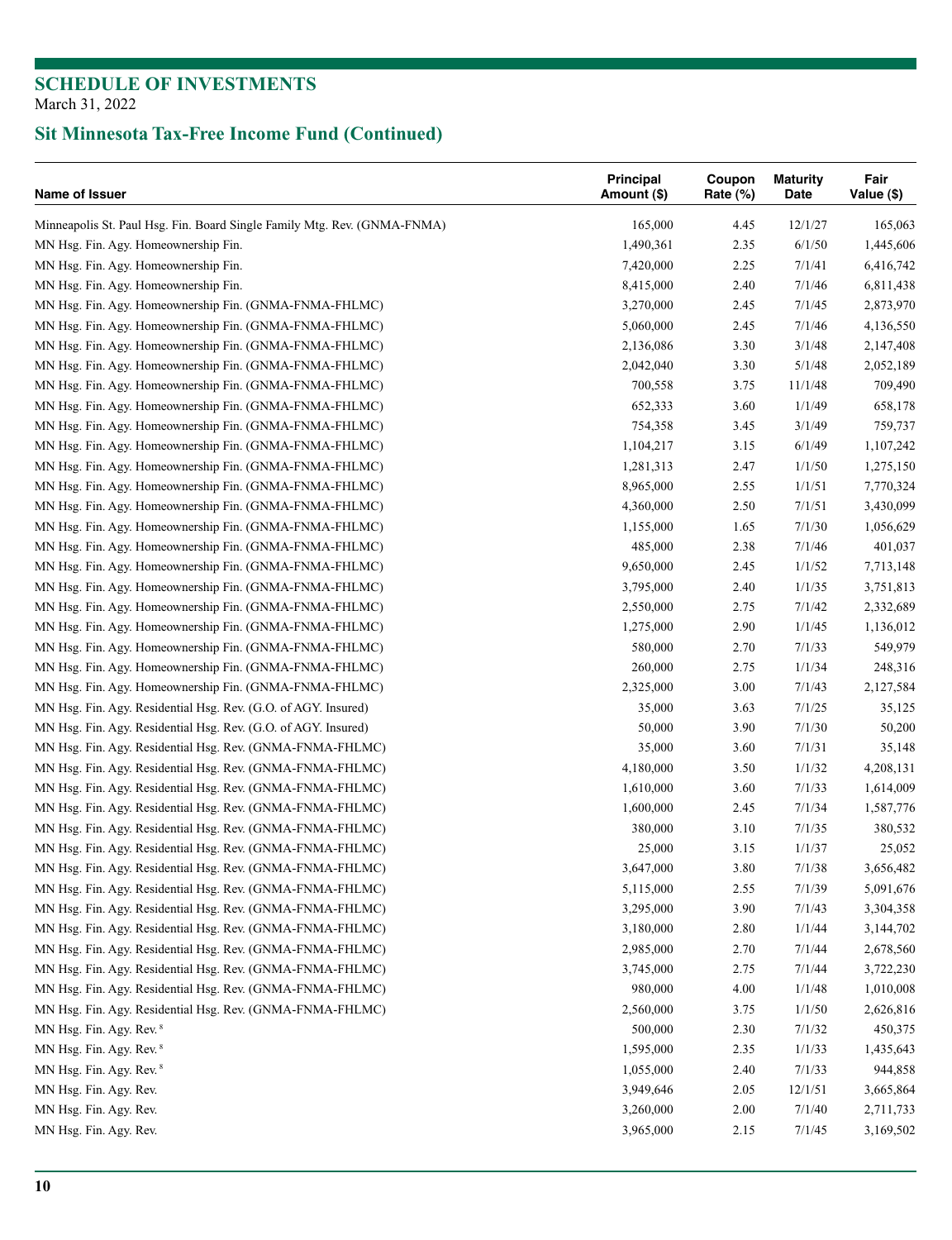| Name of Issuer                                                          | <b>Principal</b><br>Amount (\$) | Coupon<br>Rate (%) | <b>Maturity</b><br>Date | Fair<br>Value (\$) |
|-------------------------------------------------------------------------|---------------------------------|--------------------|-------------------------|--------------------|
| MN Hsg. Fin. Agy. Rev.                                                  | 6,390,000                       | 2.20               | 1/1/51                  | 4,902,088          |
| MN Hsg. Fin. Agy. Rev.                                                  | 9,500,000                       | 2.35               | 7/1/41                  | 8,104,260          |
| MN Hsg. Fin. Agy. Rev.                                                  | 5,670,000                       | 2.55               | 1/1/46                  | 4,730,878          |
| MN Hsg. Fin. Agy. Rev. (GNMA-FNMA-FHLMC)                                | 605,000                         | 4.00               | 1/1/47                  | 620,724            |
| MN Hsg. Fin. Agy. Rev. (GNMA-FNMA-FHLMC) <sup>8</sup>                   | 435,000                         | 4.00               | 1/1/41                  | 442,591            |
|                                                                         |                                 |                    |                         | 126, 431, 128      |
| Transportation - 0.3%                                                   |                                 |                    |                         |                    |
| Minneapolis & St. Paul Metro Airport Commission Sub. Rev.               | 1,100,000                       | 5.00               | 1/1/33                  | 1,147,542          |
| Minneapolis & St. Paul Metro Airport Commission Sub. Rev.               | 600,000                         | 5.00               | 1/1/34                  | 625,410            |
|                                                                         |                                 |                    |                         | 1,772,952          |
| Utility - $1.7\%$                                                       |                                 |                    |                         |                    |
| Guam Govt. Waterworks Auth. Rev. <sup>11</sup>                          | 2,000,000                       | 5.00               | 1/1/46                  | 2,157,880          |
| MN Municipal Power Agy. Electric Rev.                                   | 500,000                         | 4.00               | 10/1/31                 | 519,780            |
| MN Municipal Power Agy. Electric Rev.                                   | 1,250,000                       | 4.00               | 10/1/32                 | 1,298,525          |
| Rochester Electric Utility Rev.                                         | 500,000                         | 5.00               | 12/1/42                 | 553,330            |
| Southern Minnesota Municipal Power Agency                               | 1,000,000                       | 5.00               | 1/1/41                  | 1,087,840          |
| St. Paul Hsg. & Redev. Auth.                                            | 650,000                         | 4.00               |                         | 681,246            |
| St. Paul Hsg. & Redev. Auth.                                            | 900,000                         | 3.38               |                         | 907,794            |
| St. Paul Hsg. & Redev. Auth.                                            | 800,000                         | 4.00               | 10/1/37                 | 833,936            |
| St. Paul Port Auth. Rev. 8                                              | 1,000,000                       | 4.00               | 10/1/40                 | 1,032,220          |
| St. Paul Sewer Rev.                                                     | 1,220,000                       | 2.00               | 12/1/41                 | 946,927            |
| Western MN Municipal Power Agy. Rev.                                    | 600,000                         | 5.00               | 1/1/35                  | 658,104            |
|                                                                         |                                 |                    |                         | 10,677,582         |
| <b>Total Municipal Bonds</b><br>(cost: \$649,435,357)                   |                                 |                    |                         | 617,727,999        |
|                                                                         | Quantity                        |                    |                         |                    |
| <b>Investment Companies - 0.4%</b>                                      |                                 |                    |                         |                    |
| Nuveen Minnesota Quality Municipal Income Fund (NMS)                    | 159,408                         |                    |                         | 2,371,991          |
| <b>Total Investment Companies</b><br>(cost: \$2,186,198)                |                                 |                    |                         | 2,371,991          |
| <b>Total Investments in Securities - 98.7%</b><br>(cost: \$651,621,555) |                                 |                    |                         | 620,099,990        |
| Other Assets and Liabilities, net - 1.3%                                |                                 |                    |                         | 8,063,863          |
| Total Net Assets - 100.0%                                               |                                 |                    |                         | \$628,163,853      |
|                                                                         |                                 |                    |                         |                    |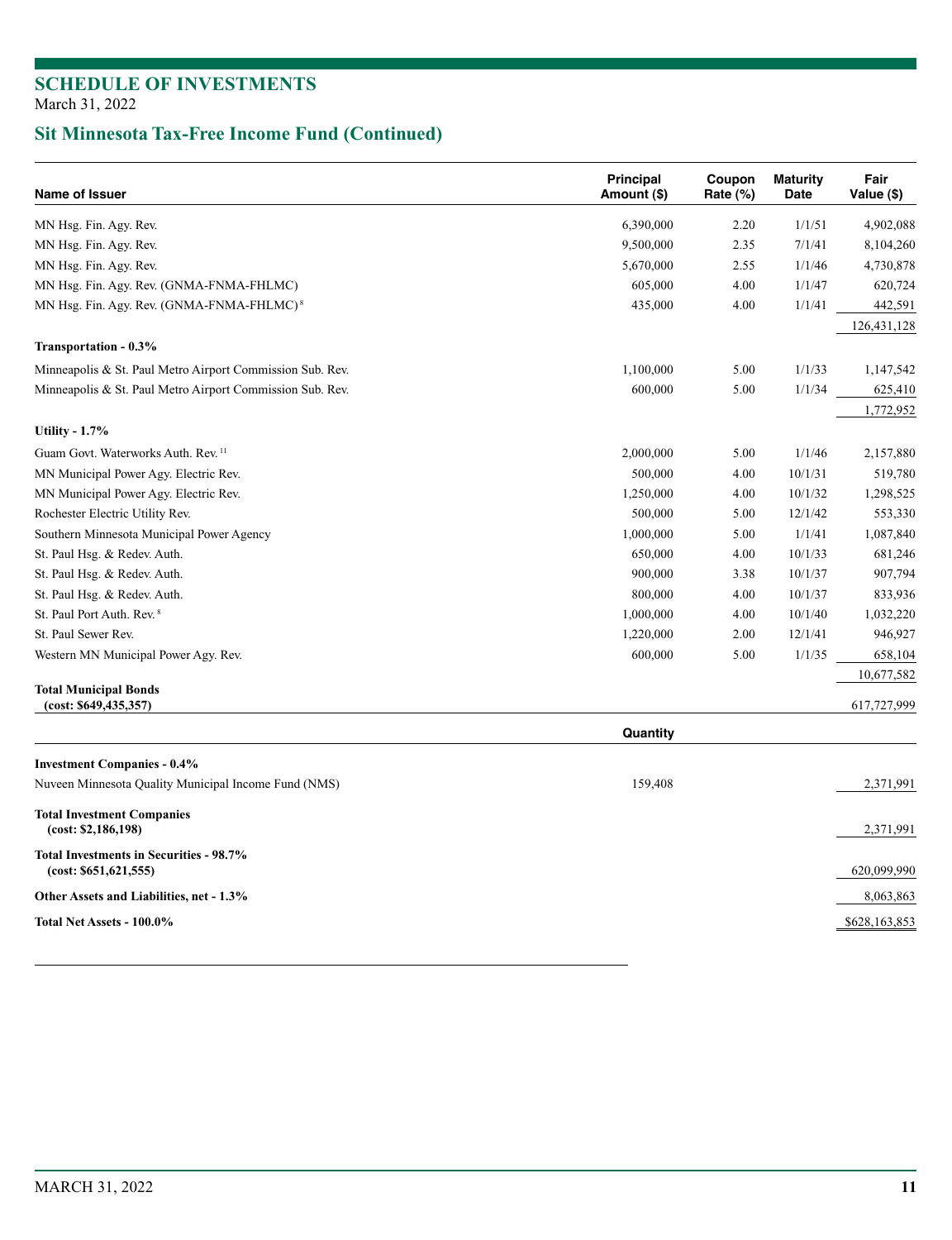### **Sit Minnesota Tax-Free Income Fund (Continued)**

- <sup>1</sup> Variable rate security. Rate disclosed is as of March 31, 2022. Certain variable rate securities are not based on a published reference rate and spread but are determined by the issuer or agent and are based on current market conditions, or, for mortgage-backed securities, are impacted by the individual mortgages which
- are paying off over time. These securities do not indicate a reference rate and spread in their descriptions.<br>144A Restricted Security. The total value of such securities as of March 31, 2022 was \$13,051,546 and represente determined to be liquid by the Adviser in accordance with guidelines established by the Board of Directors.<br>Zero coupon or convertible capital appreciation bond, for which the rate disclosed is either the effective yield o
- 
- conversion to coupon paying.<br>Securities the income from which is treated as a tax preference that is included in alternative minimum taxable income for purposes of computing federal alternative
- minimum tax (AMT). At March 31, 2022, 2.5% of net assets in the Fund was invested in such securities.<br>Municipal Lease Security. The total value of such securities as of March 31, 2022 was \$37,676,550 and represented 6.0% o determined to be liquid by the Adviser in accordance with guidelines established by the Board of Directors.<br><sup>11</sup> The Fund may invest in obligations issued by U.S. territories, for example Guam, Puerto Rico, and Virgin Isla
- 2022 was \$14,222,400 and represented 2.3% of net assets.

Numeric footnotes not disclosed are not applicable to this Schedule of Investments*.*